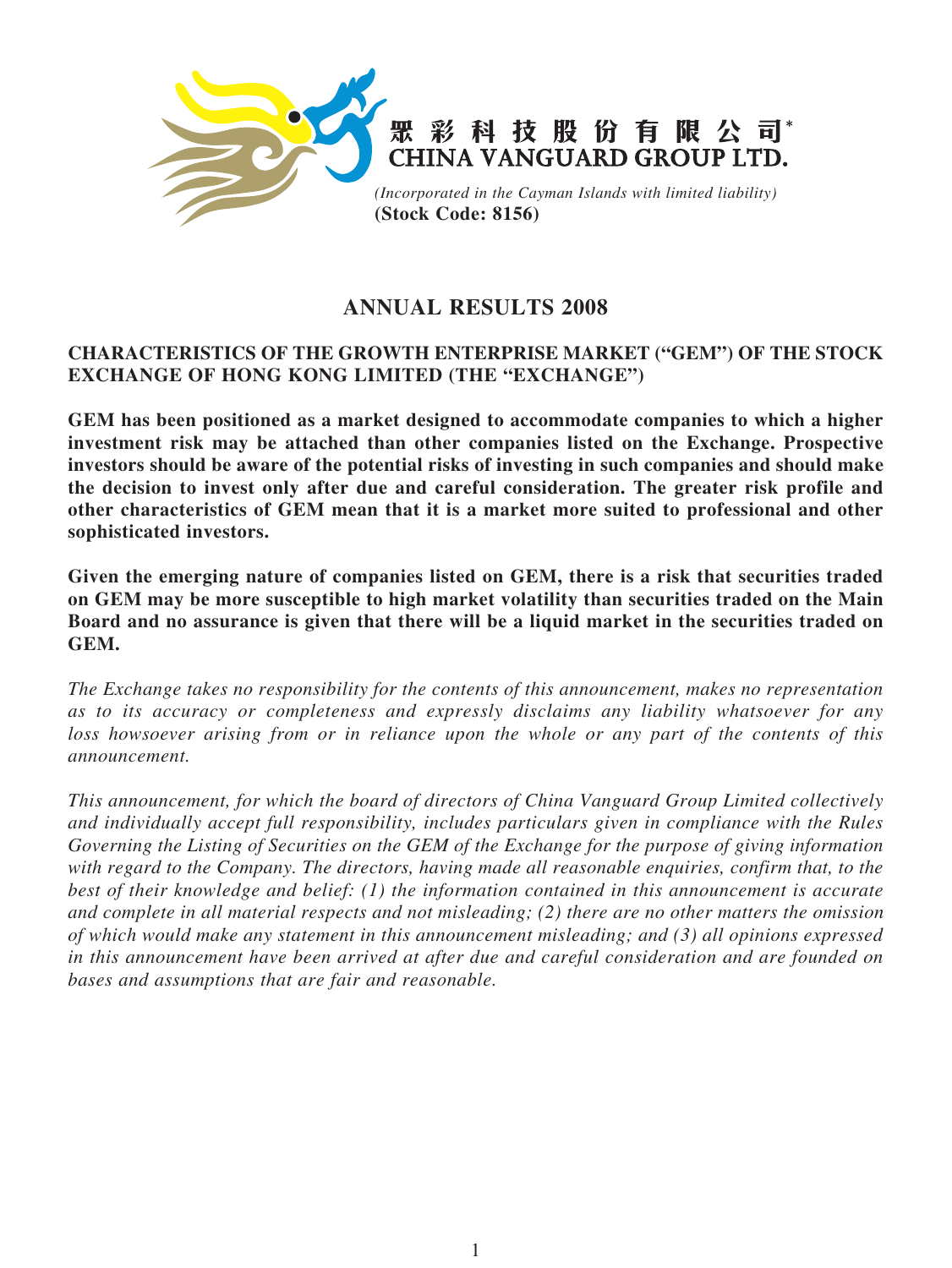The Board of Directors (the "Board") of China Vanguard Group Limited (the "Company") is pleased to present the audited consolidated results of the Company and its subsidiaries (together the "Group") for the year ended 30 June 2008, together with comparative figures for the previous year as follows:

#### **Consolidated Income Statement**

*For the year ended 30 June 2008*

|                                                             | <b>Notes</b>   | 2008<br><b>HK\$'000</b>                           | 2007<br>HK\$'000              |
|-------------------------------------------------------------|----------------|---------------------------------------------------|-------------------------------|
| <b>Continuing operations</b>                                |                |                                                   |                               |
| Revenue                                                     | $\overline{4}$ | 144,085                                           | 88,246                        |
| Cost of sales                                               |                | (94, 367)                                         | (63, 410)                     |
| Gross profit                                                |                | 49,718                                            | 24,836                        |
| Other revenue                                               | $\overline{4}$ | 5,612                                             | 5,908                         |
| Selling and distribution costs                              |                | (16, 255)                                         | (4,972)                       |
| Administrative expenses                                     |                | (108, 277)                                        | (134, 223)                    |
| Gain on disposal of subsidiaries                            |                |                                                   | 30,635                        |
| Loss on deemed disposal of a subsidiary                     |                |                                                   |                               |
| held by a jointly controlled entity                         |                | (7)                                               |                               |
| Finance costs                                               | 5              | (41, 874)                                         | (24, 526)                     |
| Share of results of associates                              |                | (40)                                              |                               |
| Loss before income tax                                      | 6              | (111, 123)                                        | (102, 342)                    |
| Income tax expenses                                         | $\overline{7}$ | (1,891)                                           | (1,411)                       |
| Loss for the year from continuing operations                |                | (113, 014)                                        | (103, 753)                    |
| <b>Discontinued operations</b>                              |                |                                                   |                               |
| Profit for the year from discontinued operations            |                |                                                   | 272                           |
| Loss for the year                                           |                | (113, 014)                                        | (103, 481)                    |
| Attributable to:                                            |                |                                                   |                               |
| Equity holders of the Company                               |                | (116, 405)                                        | (72, 521)                     |
| Minority interests                                          |                | 3,391                                             | (30,960)                      |
|                                                             |                |                                                   |                               |
|                                                             |                |                                                   | $\frac{(113,014)}{(103,481)}$ |
| Loss per share                                              | 9              |                                                   |                               |
| From continuing and discontinued operations<br><b>Basic</b> |                | $(HK8.03 \text{ cents})$ $(HK7.75 \text{ cents})$ |                               |
| From continuing operations                                  |                |                                                   |                               |
| <b>Basic</b>                                                |                | (HK8.03 cents) (HK7.78 cents)                     |                               |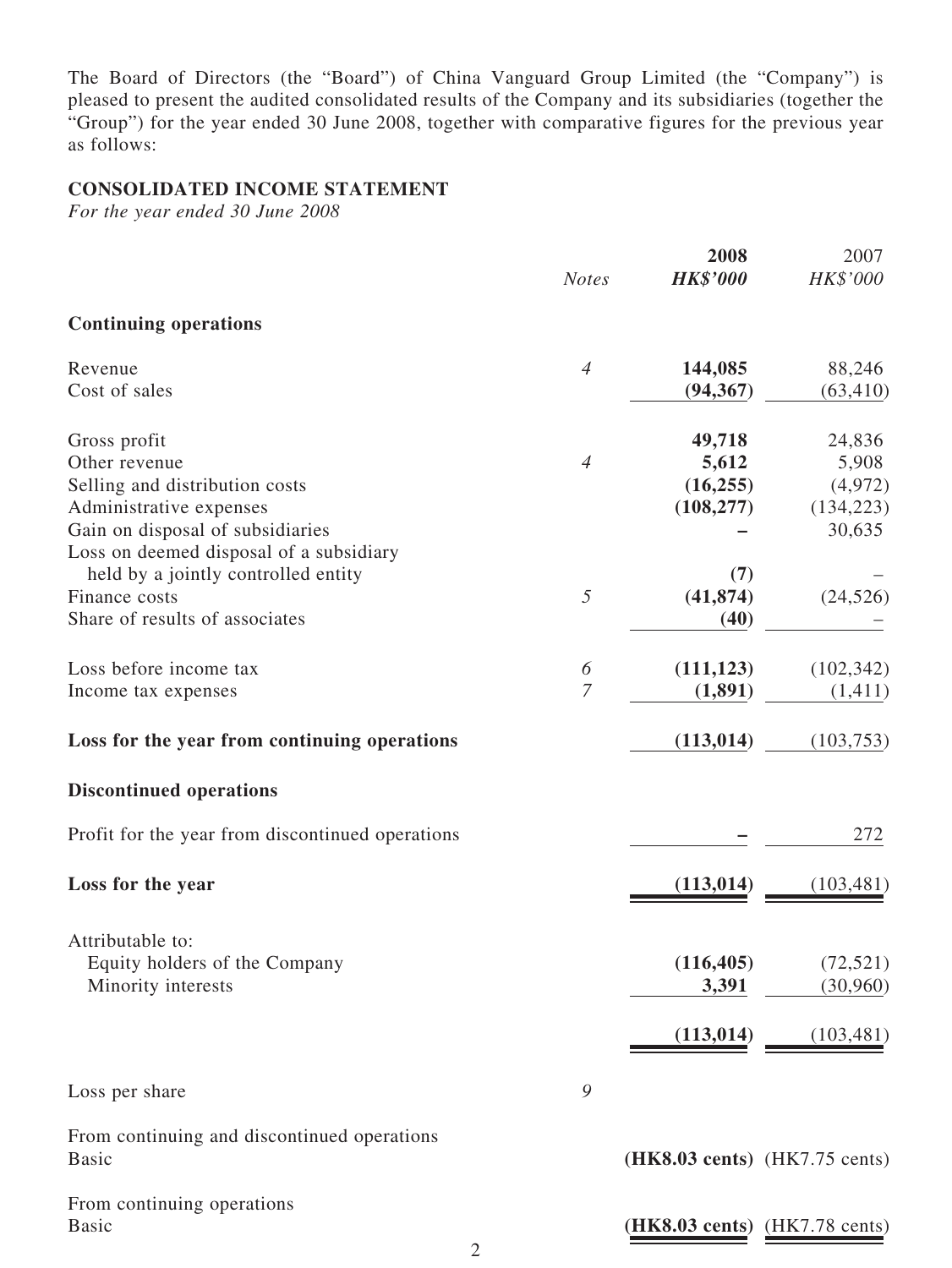# **Consolidated Balance Sheet**

*At 30 June 2008*

|                                                 |              | 2008            | 2007     |
|-------------------------------------------------|--------------|-----------------|----------|
|                                                 | <b>Notes</b> | <b>HK\$'000</b> | HK\$'000 |
| <b>Non-current assets</b>                       |              |                 |          |
| Property, plant and equipment                   | 10           | 276,868         | 235,697  |
| Goodwill                                        |              | 2,297,186       | 280,689  |
| Other intangible assets                         |              | 5,358           | 2,603    |
| Interest in associates                          | 11           | 2,127           | 238      |
| Available-for-sale financial asset              |              | 63,780          |          |
| Prepaid lease payments                          |              | 15,502          | 12,496   |
| Construction in progress                        |              | 6,912           | 14,004   |
|                                                 |              | 2,667,733       | 545,727  |
| <b>Current assets</b>                           |              |                 |          |
| Inventories                                     | 12           | 6,912           | 6,536    |
| Trade and other receivables and prepayments     | 13           | 114,487         | 89,656   |
| Prepaid lease payments – current portion        |              | 452             | 380      |
| Tax recoverable                                 |              | 680             |          |
| Pledged bank deposits                           |              | 5,033           | 5,000    |
| Bank balances and cash                          |              | 292,600         | 204,722  |
|                                                 |              | 420,164         | 306,294  |
| <b>Current liabilities</b>                      |              |                 |          |
| Trade and other payables                        | 14           | 66,093          | 57,528   |
| Tax liabilities                                 |              | 539             | 1,422    |
| Derivative financial instruments                | 16(b)        | 100,861         |          |
| Bank and other borrowings – due within one year | 15           | 66,745          | 5,617    |
|                                                 |              | 234,238         | 64,567   |
|                                                 |              |                 |          |
| Net current assets                              |              | 185,926         | 241,727  |
| <b>Total assets less current liabilities</b>    |              | 2,853,659       | 787,454  |
| <b>Non-current liabilities</b>                  |              |                 |          |
| Bank and other borrowings                       | 15           | 114,251         | 106,105  |
| Convertible bonds                               | $16(a)$ &(b) | 471,097         | 243,144  |
|                                                 |              | 585,348         | 349,249  |
|                                                 |              |                 |          |
| <b>Net assets</b>                               |              | 2,268,311       | 438,205  |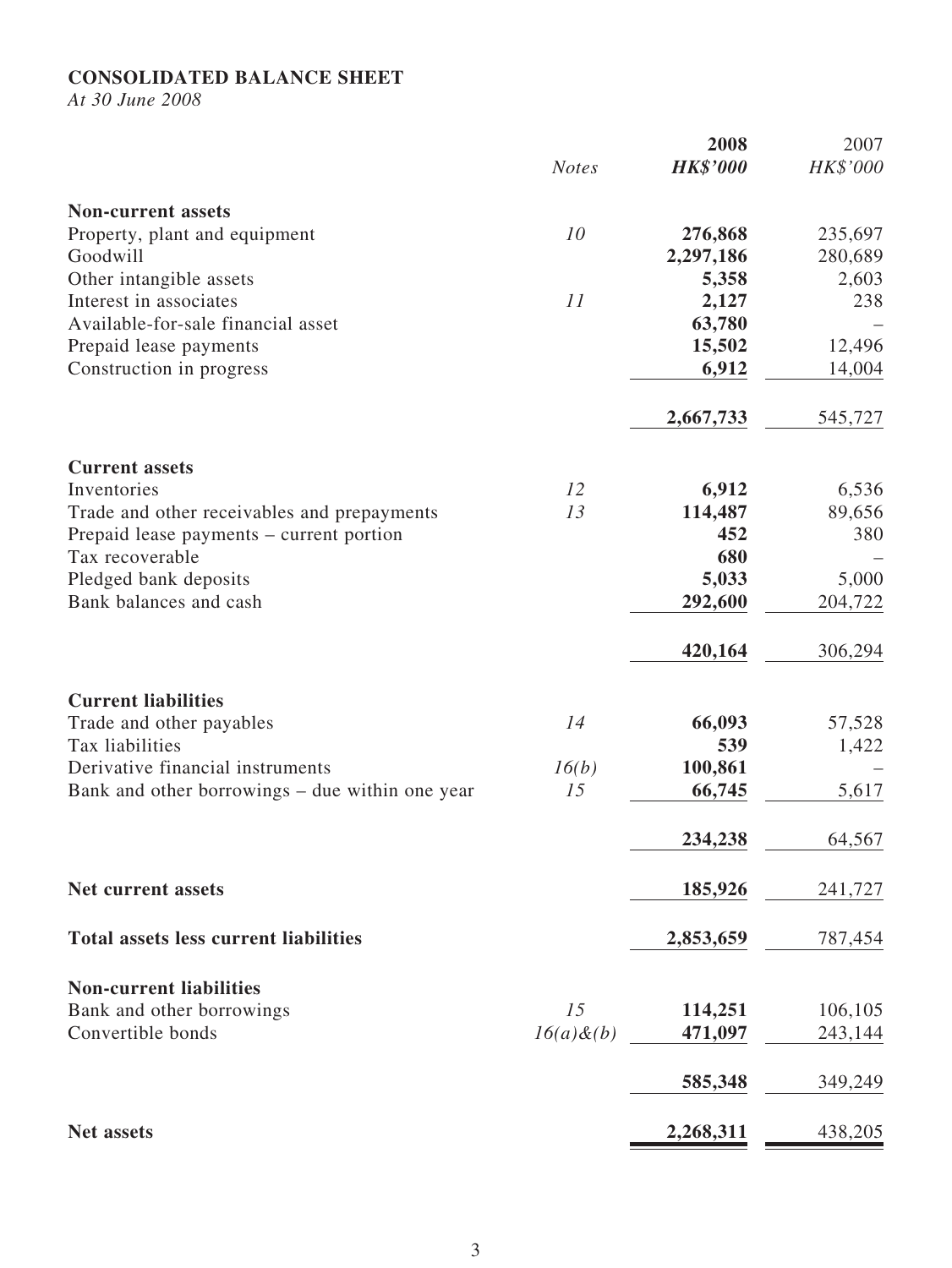|                                                      |              | 2008            | 2007     |
|------------------------------------------------------|--------------|-----------------|----------|
|                                                      | <b>Notes</b> | <b>HK\$'000</b> | HK\$'000 |
| <b>Capital and reserves</b>                          |              |                 |          |
| Share capital                                        |              | 32,353          | 9,361    |
| Reserves                                             |              | 2,215,272       | 416,336  |
| Equity attributable to equity holders of the Company |              | 2,247,625       | 425,697  |
| Minority interests                                   |              | 20,686          | 12,508   |
| <b>Total equity</b>                                  |              | 2,268,311       | 438,205  |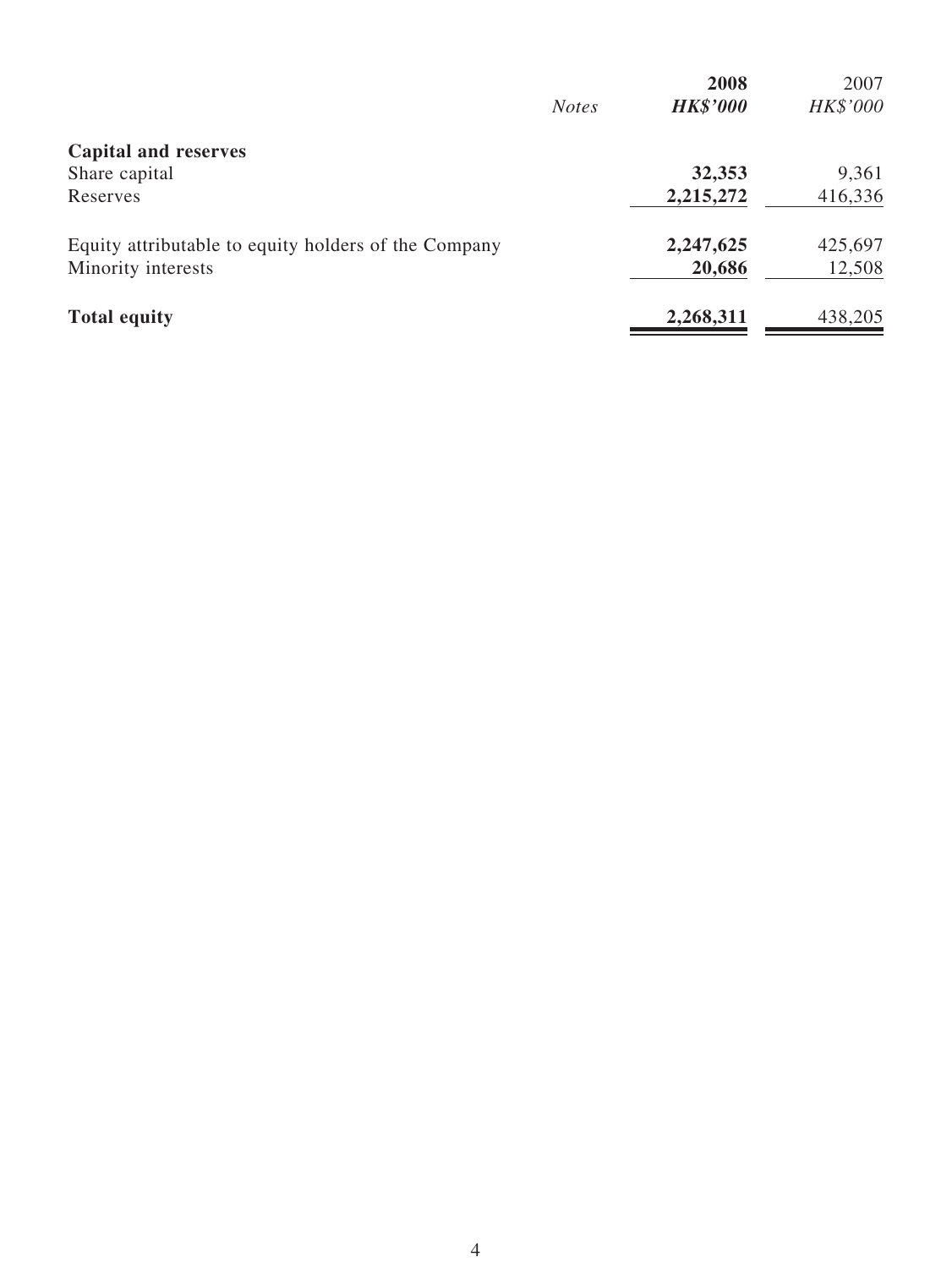#### **Consolidated Statement of Changes in Equity**

*For the year ended 30 June 2008*

|                                                                                         | Attributable to equity holders of the Company |                              |                                             |                                                                |                                        |                                    |                                |                                                           |                   |                                        |                   |
|-----------------------------------------------------------------------------------------|-----------------------------------------------|------------------------------|---------------------------------------------|----------------------------------------------------------------|----------------------------------------|------------------------------------|--------------------------------|-----------------------------------------------------------|-------------------|----------------------------------------|-------------------|
|                                                                                         | Share<br>capital<br>HK\$'000                  | Share<br>premium<br>HK\$'000 | Convertible<br>bonds<br>reserve<br>HK\$'000 | Employee<br>share-based<br>compensation<br>reserve<br>HK\$'000 | Share<br>option<br>reserve<br>HK\$'000 | Translation<br>reserve<br>HK\$'000 | Special<br>reserve<br>HK\$'000 | Retained<br>profits/<br>(Accumulated<br>loss)<br>HK\$'000 | Total<br>HK\$'000 | Minority<br>$\,$ interests<br>HK\$'000 | Total<br>HK\$'000 |
| At 1 July 2006                                                                          | 6,241                                         | 290,004                      | ÷,                                          | 35,572                                                         | 39,399                                 | 1,935                              | (1)                            | 24,808                                                    | 397,958           | 55,893                                 | 453,851           |
| Bonus issue                                                                             | 3,120                                         | (3,120)                      |                                             |                                                                |                                        |                                    |                                |                                                           |                   |                                        |                   |
| Recognition of equity-settled<br>share based payments                                   |                                               |                              |                                             |                                                                | 83,347                                 |                                    |                                |                                                           | 83,347            |                                        | 83,347            |
| Acquisition of jointly controlled<br>entities                                           |                                               |                              |                                             |                                                                |                                        |                                    |                                |                                                           |                   | 737                                    | 737               |
| Capital contribution from minority<br>shareholders                                      |                                               |                              |                                             |                                                                |                                        |                                    |                                |                                                           |                   | 3,162                                  | 3,162             |
| Recognition of equity components<br>of convertible bonds                                |                                               | ÷,                           | 10,712                                      |                                                                |                                        |                                    |                                | L,                                                        | 10,712            | $\overline{\phantom{a}}$               | 10,712            |
| Disposal of subsidiaries                                                                |                                               |                              |                                             |                                                                |                                        |                                    |                                |                                                           | $\overline{a}$    | (7, 381)                               | (7, 381)          |
| Dividend paid to minority<br>shareholders of subsidiaries                               |                                               |                              |                                             |                                                                |                                        |                                    |                                |                                                           | -                 | (10, 117)                              | (10, 117)         |
| Reduction on minority holding                                                           |                                               |                              |                                             |                                                                |                                        |                                    |                                |                                                           |                   | (452)                                  | (452)             |
| Exchange differences on<br>translation of financial statement<br>of overseas operations |                                               |                              |                                             |                                                                |                                        | 6,201                              |                                |                                                           | 6,201             | 1,626                                  | 7,827             |
| Net loss for the year                                                                   |                                               |                              |                                             |                                                                |                                        |                                    |                                | (72, 521)                                                 | (72, 521)         | (30,960)                               | (103, 481)        |
| At 30 June 2007                                                                         | 9,361                                         | 286,884                      | 10,712                                      | 35,572                                                         | 122,746                                | 8,136                              | (1)                            | (47, 713)                                                 | 425,697           | 12,508                                 | 438,205           |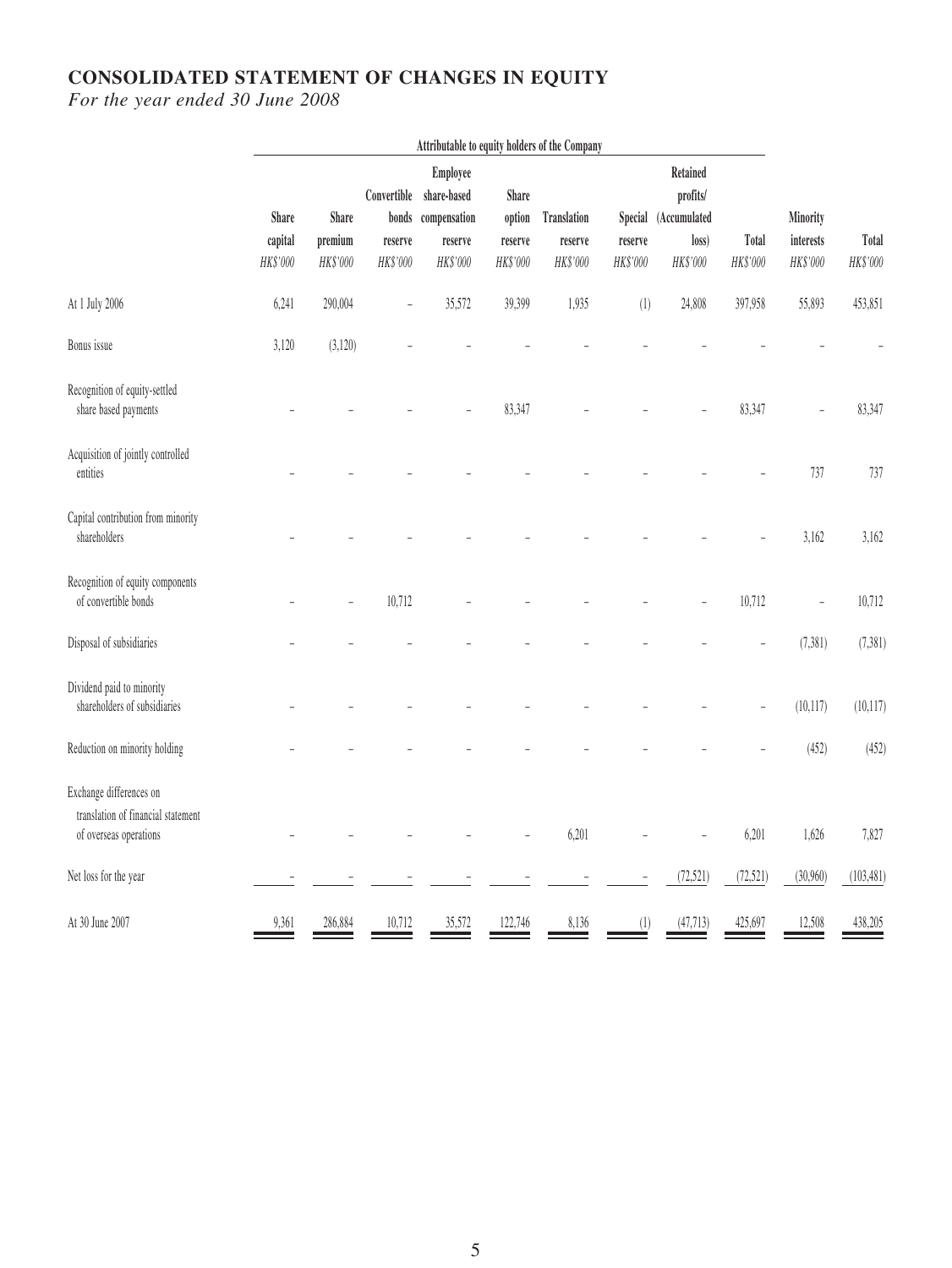|                                                                                         | Attributable to equity holders of the Company |                              |                                    |                                                                      |                                        |                                    |                     |                                                                   |                   |                                   |                   |
|-----------------------------------------------------------------------------------------|-----------------------------------------------|------------------------------|------------------------------------|----------------------------------------------------------------------|----------------------------------------|------------------------------------|---------------------|-------------------------------------------------------------------|-------------------|-----------------------------------|-------------------|
|                                                                                         | <b>Share</b><br>capital<br>HK\$'000           | Share<br>premium<br>HK\$'000 | Convertible<br>reserve<br>HK\$'000 | Employee<br>share-based<br>bonds compensation<br>reserve<br>HK\$'000 | Share<br>option<br>reserve<br>HK\$'000 | Translation<br>reserve<br>HK\$'000 | reserve<br>HK\$'000 | Retained<br>profits/<br>Special (Accumulated<br>loss)<br>HK\$'000 | Total<br>HK\$'000 | Minority<br>interests<br>HK\$'000 | Total<br>HK\$'000 |
| At 1 July 2007                                                                          | 9,361                                         | 286,884                      | 10,712                             | 35,572                                                               | 122,746                                | 8,136                              | (1)                 | (47, 713)                                                         | 425,697           | 12,508                            | 438,205           |
| Shares issued pursuant to sale<br>and purchase agreement                                | 22,622                                        | 1,854,982                    |                                    |                                                                      |                                        |                                    |                     |                                                                   | 1,877,604         |                                   | 1,877,604         |
| Conversion of convertible bonds                                                         | $\mathbf{1}$                                  | 83                           |                                    |                                                                      |                                        |                                    |                     |                                                                   | 84                |                                   | 84                |
| Shares issued for repayment<br>of loan                                                  | $200\,$                                       | 16,419                       |                                    |                                                                      |                                        |                                    |                     |                                                                   | 16,619            |                                   | 16,619            |
| Shares issued on exercise<br>of options                                                 | 169                                           | 8,360                        |                                    |                                                                      |                                        |                                    |                     |                                                                   | 8,529             |                                   | 8,529             |
| Release of share option reserve                                                         |                                               |                              |                                    |                                                                      | (120,002)                              |                                    |                     | 120,002                                                           |                   |                                   |                   |
| Recognition of equity-settled<br>share based payments                                   |                                               |                              |                                    |                                                                      | 8,538                                  |                                    |                     |                                                                   | 8,538             |                                   | 8,538             |
| Released on deemed disposal<br>of a subsidiary held by<br>a jointly controlled entity   |                                               |                              |                                    |                                                                      |                                        | (12)                               |                     |                                                                   | (12)              | (737)                             | (749)             |
| Capital contribution from minority<br>shareholders                                      |                                               |                              |                                    |                                                                      |                                        |                                    |                     |                                                                   |                   | 4,556                             | 4,556             |
| Exchange differences on<br>translation of financial statement<br>of overseas operations |                                               |                              |                                    |                                                                      |                                        | 26,971                             |                     |                                                                   | 26,971            | 968                               | 27,939            |
| Net (loss) profit for the year                                                          |                                               |                              |                                    |                                                                      |                                        |                                    |                     | (116, 405)                                                        | (116, 405)        | 3,391                             | (113, 014)        |
| At 30 June 2008                                                                         | 32,353                                        | 2,166,728                    | 10,712                             | 35,572                                                               | 11,282                                 | 35,095                             | (1)                 | (44,116)                                                          | 2,247,625         | 20,686                            | 2,268,311         |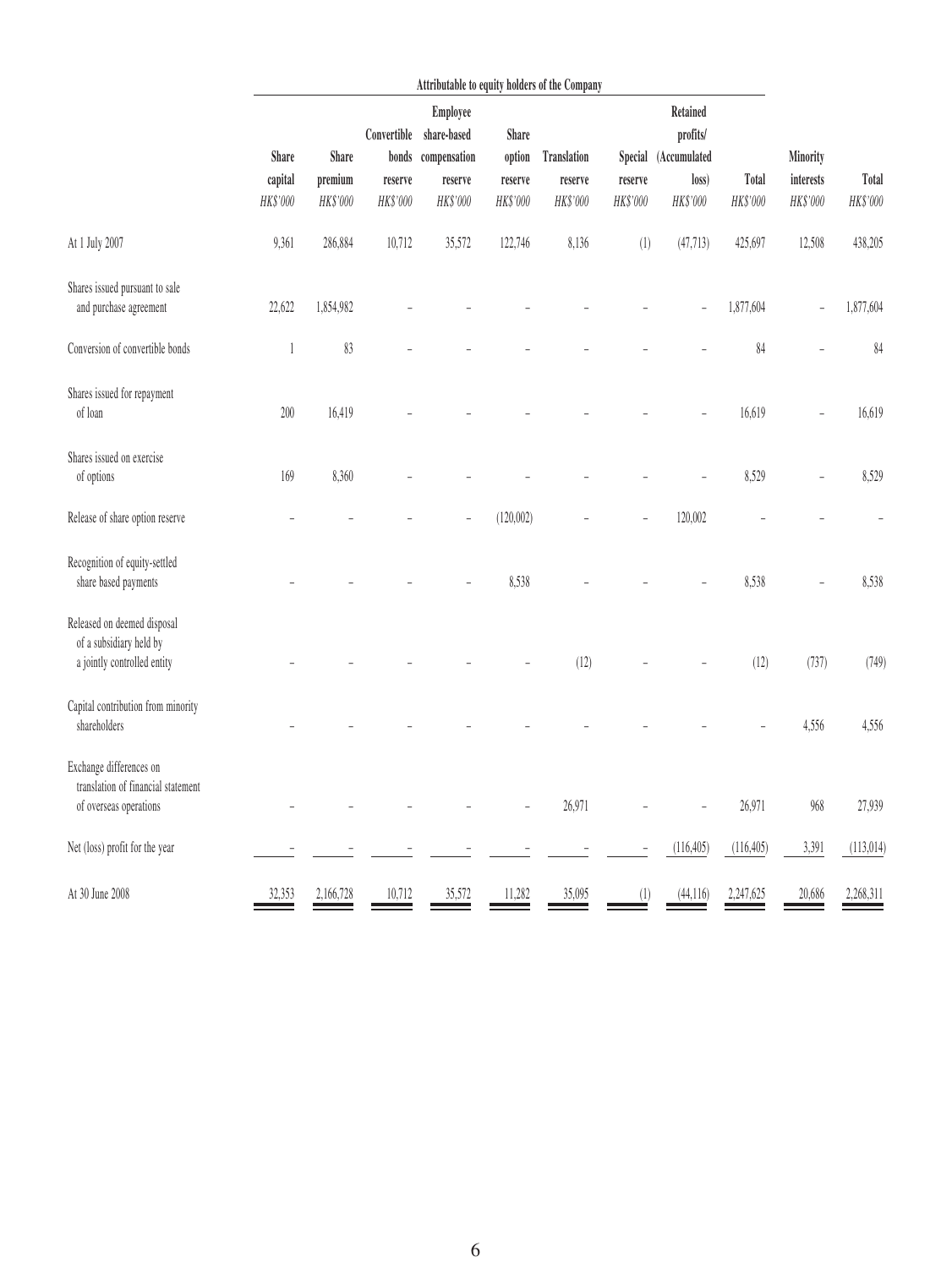#### **NOTES TO THE consolidated FINANCIAL STATEMENTS**

#### **1. BASIS OF PRESENTATION**

The consolidated financial statements are presented in Hong Kong dollars and the functional currency of the Company's subsidiaries and jointly controlled entities is Renminbi ("RMB"). As the Company is listed in Hong Kong, the directors consider that it is appropriate to present the consolidated financial statements in Hong Kong dollars.

#### **2. APPLICATION OF NEW AND REVISED HONG KONG FINANCIAL REPORTING STANDARDS ("HKFRSs")**

In the current year, the Group has applied, for the first time, a number of new standard, amendments and interpretations ("new HKFRSs") issued by the Hong Kong Institute of Certified Public Accountants ("HKICPA") that are effective for accounting periods beginning on or after 1 July 2007.

| HKAS 1 (Amendment)   | Capital disclosures                             |
|----------------------|-------------------------------------------------|
| <b>HKFRS 7</b>       | Financial instruments: Disclosures              |
| $HK(IFRIC) - INT 8$  | Scope of HKFRS 2                                |
| $HK(IFRIC) - INT 9$  | Reassessment of embedded derivatives            |
| $HK(IFRIC) - INT 10$ | Interim financial reporting and impairment      |
| $HK(IFRIC) - INT 11$ | HKFRS 2 – Group and treasury share transactions |

The application of the new and amended HKFRSs has no material effect on how the results for the current or prior accounting periods are prepared and presented. Accordingly, no prior period adjustment has been required.

The Group has applied the disclosure requirements under HKAS 1 (Amendment) and HKFRS 7 retrospectively. Certain information presented in prior years under the requirements of HKAS 32 has been removed and the relevant comparative information based on the requirements of HKAS 1 (Amendment) and HKFRS 7 has been presented for the first time in the current year.

The Group has not early applied the following new and revised standards, amendments or interpretations that have been issued but are not yet effective.

| HKAS 1 (Revised)           | Presentation of financial statements <sup>1</sup>                                                                  |
|----------------------------|--------------------------------------------------------------------------------------------------------------------|
| HKAS 23 (Revised)          | Borrowing costs <sup>1</sup>                                                                                       |
| HKAS 27 (Revised)          | Consolidated and separate financial statements <sup>2</sup>                                                        |
| HKAS 32 $& 1$ (Amendments) | Puttable financial instruments and obligations arising on liquidation <sup>1</sup>                                 |
| HKFRS 2 (Amendments)       | Vesting conditions and cancellations <sup>1</sup>                                                                  |
| HKFRS 3 (Revised)          | Business combinations <sup>2</sup>                                                                                 |
| HKFRS 8                    | Operating segments <sup>1</sup>                                                                                    |
| $HK(IFRIC) - INT 12$       | Service concession arrangements <sup>3</sup>                                                                       |
| $HK(IFRIC) - INT 13$       | Customer loyalty programmes <sup>4</sup>                                                                           |
| $HK(IFRIC) - INT 14$       | HKAS 19 – The limit on a defined benefit asset, minimum funding<br>requirements and their interaction <sup>3</sup> |
| $HK(IFRIC) - INT 15$       | Agreements for the contribution of real estate <sup>1</sup>                                                        |
| $HK(IFRIC) - INT 16$       | Hedges of a net investment in a foreign operations <sup>5</sup>                                                    |

<sup>1</sup> Effective for annual periods beginning on or after 1 January 2009<br>Effective for annual periods beginning on or after 1 July 2000

<sup>2</sup> Effective for annual periods beginning on or after 1 July 2009

<sup>3</sup> Effective for annual periods beginning on or after 1 January 2008<br> $\frac{4}{1}$ 

<sup>4</sup> Effective for annual periods beginning on or after 1 July 2008

<sup>5</sup> Effective for annual periods beginning on or after 1 October 2008

The adoption of HKFRS 3 (revised) may affect the accounting for business combination for which the acquisition date is on or after the beginning of the first annual reporting period beginning on or after 1 July 2009. HKAS 27 (revised) will affect the accounting treatment for changes in a parent's ownership interest in a subsidiary that do not result in a loss of control, which will be accounted for as equity transactions.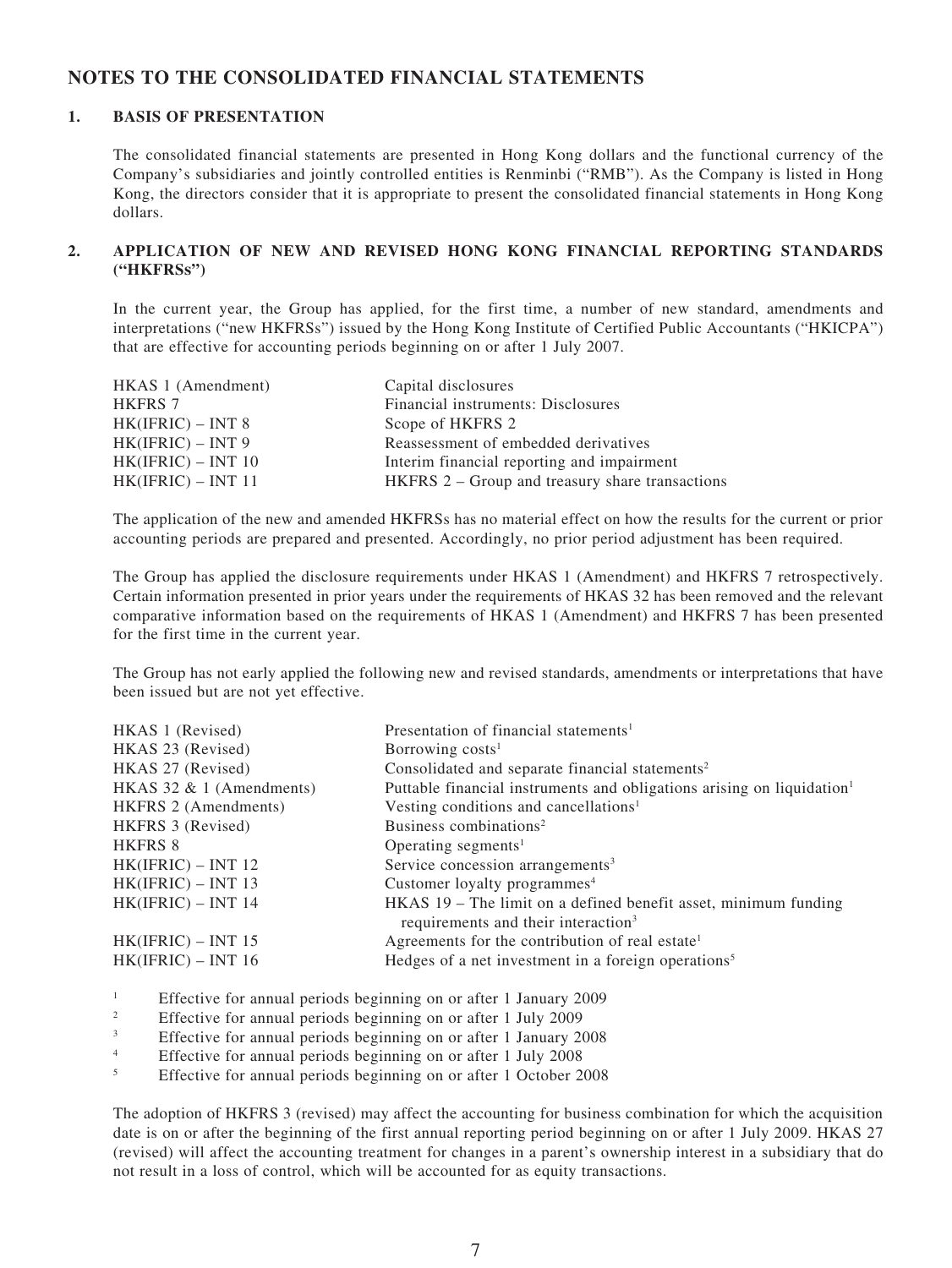The directors of the Company anticipate that the application of the other new or revised standards and interpretations will have no material impact on the results and the financial position of the Group.

#### **3. SEGMENT INFORMATION**

#### **a. Business segments**

|                                                                                                                          |                                                                            |                                                                                           |                                                  |                                                   |                                | Year ended 30 June 2008 |                                  |                                         |                                                                             |                                               |                                         |
|--------------------------------------------------------------------------------------------------------------------------|----------------------------------------------------------------------------|-------------------------------------------------------------------------------------------|--------------------------------------------------|---------------------------------------------------|--------------------------------|-------------------------|----------------------------------|-----------------------------------------|-----------------------------------------------------------------------------|-----------------------------------------------|-----------------------------------------|
|                                                                                                                          |                                                                            |                                                                                           |                                                  |                                                   | Continuing operations          |                         |                                  |                                         |                                                                             | Discontinued operations                       |                                         |
|                                                                                                                          | Distribution<br>of natural<br>supplementary<br>products<br><b>HK\$'000</b> | Provision of<br>lottery-related<br>hardware<br>and software<br>systems<br><b>HK\$'000</b> | Distribution<br>of edible oil<br><b>HK\$'000</b> | Profit sharing<br>on oil field<br><b>HK\$'000</b> | Gas related<br><b>HK\$'000</b> | Karaoke CMS<br>HK\$'000 | <b>Others</b><br><b>HK\$'000</b> | Total<br><b>HK\$'000</b>                | Manufacturing<br>and<br>distribution<br>of honey<br>mead<br><b>HK\$'000</b> | Operation of<br>restaurant<br><b>HK\$'000</b> | Consolidated<br><b>HK\$'000</b>         |
| Revenue                                                                                                                  | 2,707                                                                      | 35,715                                                                                    | 39,562                                           |                                                   | 65,793                         | $226$                   | 82                               | 144,085                                 |                                                                             |                                               | 144,085                                 |
| Segment results                                                                                                          | (6, 854)                                                                   | 8,814                                                                                     | (28)                                             | (840)                                             | 836                            | (1,915)                 | (495)                            | (482)                                   |                                                                             |                                               | (482)                                   |
| Unallocated income<br>Unallocated expenses<br>Finance costs<br>Share of results of associates<br>Loss on deemed disposal |                                                                            |                                                                                           |                                                  |                                                   |                                |                         |                                  | 3,604<br>(72, 324)<br>(41, 874)<br>(40) |                                                                             | $\overline{a}$<br>-<br>$\overline{a}$         | 3,604<br>(72, 324)<br>(41, 874)<br>(40) |
| of a subsidiary held by<br>a jointly controlled entity                                                                   |                                                                            |                                                                                           |                                                  |                                                   |                                |                         |                                  | (7)                                     |                                                                             |                                               | $\left( 7\right)$                       |
| Loss before income tax                                                                                                   |                                                                            |                                                                                           |                                                  |                                                   |                                |                         |                                  | (111, 123)                              |                                                                             |                                               | (111, 123)                              |
| Income tax expenses                                                                                                      |                                                                            |                                                                                           |                                                  |                                                   |                                |                         |                                  | (1,891)                                 |                                                                             |                                               | (1, 891)                                |
| Loss for the year                                                                                                        |                                                                            |                                                                                           |                                                  |                                                   |                                |                         |                                  | (113, 014)                              |                                                                             |                                               | (113, 014)                              |

|                                                                                                 |                                                                     |                                                                                    |                                           |                                            | Year ended 30 June 2007 |                    |                                             |                                                                      |                                        |                                             |
|-------------------------------------------------------------------------------------------------|---------------------------------------------------------------------|------------------------------------------------------------------------------------|-------------------------------------------|--------------------------------------------|-------------------------|--------------------|---------------------------------------------|----------------------------------------------------------------------|----------------------------------------|---------------------------------------------|
|                                                                                                 |                                                                     |                                                                                    |                                           | Continuing operations                      |                         |                    |                                             |                                                                      | Discontinued operations                |                                             |
|                                                                                                 | Distribution<br>of natural<br>supplementary<br>products<br>HK\$'000 | Provision of<br>lottery-related<br>hardware<br>and software<br>systems<br>HK\$'000 | Distribution<br>of edible oil<br>HK\$'000 | Profit sharing<br>on oil field<br>HK\$'000 | Gas related<br>HK\$'000 | Others<br>HK\$'000 | Total<br>HK\$'000                           | Manufacturing<br>and<br>distribution<br>of honey<br>mead<br>HK\$'000 | Operation of<br>restaurant<br>HK\$'000 | Consolidated<br>HK\$'000                    |
| Revenue                                                                                         | 2,279                                                               | 28,283                                                                             | 42,912                                    |                                            | 14,743                  | 29                 | 88,246                                      | 929                                                                  | 2,286                                  | 91,461                                      |
| Segment results                                                                                 | (664)                                                               | 9,510                                                                              | 123                                       | (1,187)                                    | (1,922)                 | (505)              | 5,355                                       | 421                                                                  | (107)                                  | 5,669                                       |
| Unallocated income<br>Unallocated expenses<br>Finance costs<br>Gain on disposal of subsidiaries |                                                                     |                                                                                    |                                           |                                            |                         |                    | 15,658<br>(129, 464)<br>(24, 526)<br>30,635 | (11)                                                                 | $\overline{a}$                         | 15,658<br>(129, 464)<br>(24, 537)<br>30,635 |
| (Loss) Profit before income tax                                                                 |                                                                     |                                                                                    |                                           |                                            |                         |                    | (102, 342)                                  | 410                                                                  | (107)                                  | (102, 039)                                  |
| Income tax expenses                                                                             |                                                                     |                                                                                    |                                           |                                            |                         |                    | (1, 411)                                    | (31)                                                                 |                                        | (1, 442)                                    |
| (Loss) Profit for the year                                                                      |                                                                     |                                                                                    |                                           |                                            |                         |                    | (103, 753)                                  | 379                                                                  | (107)                                  | (103, 481)                                  |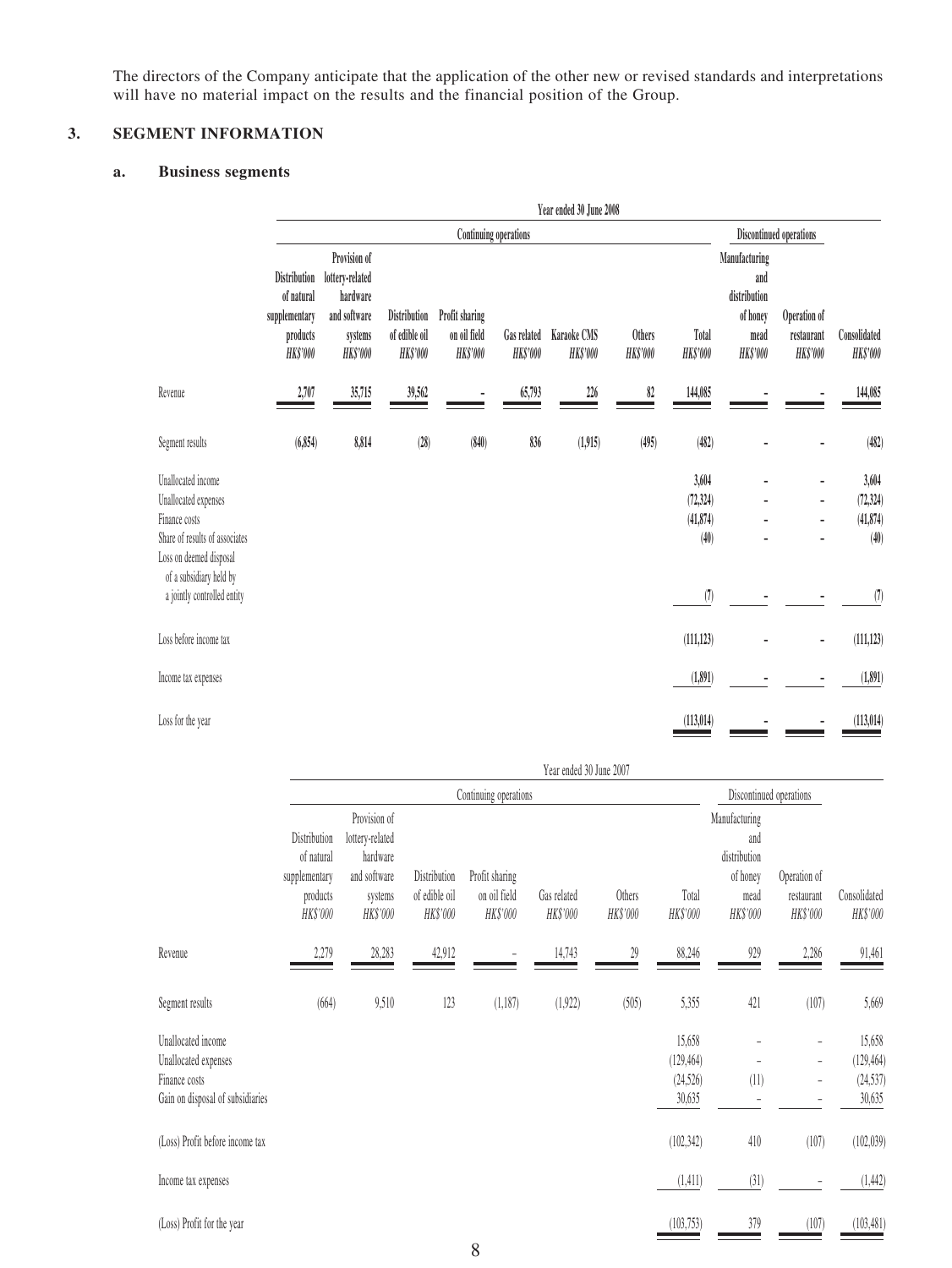|                                                       |                                                                                                | Year ended 30 June 2008                                                       |                                  |                                                                |                 |                                            |                           |                                 |  |  |  |  |  |  |
|-------------------------------------------------------|------------------------------------------------------------------------------------------------|-------------------------------------------------------------------------------|----------------------------------|----------------------------------------------------------------|-----------------|--------------------------------------------|---------------------------|---------------------------------|--|--|--|--|--|--|
|                                                       | <b>Distribution</b><br>of natural<br>supplementary and software<br>products<br><b>HK\$'000</b> | Provision of<br>lottery-<br>related<br>hardware<br>systems<br><b>HK\$'000</b> | of edible oil<br><b>HK\$'000</b> | Distribution Profit sharing<br>on oil field<br><b>HK\$'000</b> | <b>HK\$'000</b> | Gas related Karaoke CMS<br><b>HK\$'000</b> | Others<br><b>HK\$'000</b> | Consolidated<br><b>HK\$'000</b> |  |  |  |  |  |  |
| <b>ASSETS</b><br>Segment assets<br>Unallocated assets | 22,120                                                                                         | 75,597                                                                        | 1,754                            | 33,126                                                         | 290,486         | 57,563                                     | 3,857                     | 484,503<br>2,603,394            |  |  |  |  |  |  |
| Total assets                                          |                                                                                                |                                                                               |                                  |                                                                |                 |                                            |                           | 3,087,897                       |  |  |  |  |  |  |
| <b>LIABILITIES</b>                                    |                                                                                                |                                                                               |                                  |                                                                |                 |                                            |                           |                                 |  |  |  |  |  |  |
| Segment liabilities<br>Unallocated liabilities        | 699                                                                                            | 31,390                                                                        | 457                              | 1,672                                                          | 117,157         | 790                                        | 585                       | 152,750<br>666,836              |  |  |  |  |  |  |
| Total liabilities                                     |                                                                                                |                                                                               |                                  |                                                                |                 |                                            |                           | 819,586                         |  |  |  |  |  |  |

#### **OTHER INFORMATION**

|                                                  |                                                                            |                                                                                           |                                                  |                                                   | Continuing operations          |                                |                                  |                          | Discontinued operations                                                     |                                               |                                 |
|--------------------------------------------------|----------------------------------------------------------------------------|-------------------------------------------------------------------------------------------|--------------------------------------------------|---------------------------------------------------|--------------------------------|--------------------------------|----------------------------------|--------------------------|-----------------------------------------------------------------------------|-----------------------------------------------|---------------------------------|
|                                                  | Distribution<br>of natural<br>supplementary<br>products<br><b>HK\$'000</b> | Provision of<br>lottery-related<br>hardware<br>and software<br>systems<br><b>HK\$'000</b> | Distribution<br>of edible oil<br><b>HK\$'000</b> | Profit sharing<br>on oil field<br><b>HK\$'000</b> | Gas related<br><b>HK\$'000</b> | Karaoke CMS<br><b>HK\$'000</b> | <b>Others</b><br><b>HK\$'000</b> | Total<br><b>HK\$'000</b> | Manufacturing<br>and<br>distribution<br>of honey<br>mead<br><b>HK\$'000</b> | Operation of<br>restaurant<br><b>HK\$'000</b> | Consolidated<br><b>HK\$'000</b> |
| Depreciation of property,<br>plant and equipment | 889                                                                        | 9,440                                                                                     |                                                  | 33                                                | 17,673                         | 559                            | 243                              | 28,837                   |                                                                             |                                               | 28,837                          |
| Amortization of prepaid<br>lease payments        |                                                                            |                                                                                           |                                                  |                                                   | 461                            |                                |                                  | 461                      |                                                                             |                                               | 461                             |
| Capital expenditure                              | 671                                                                        | 2,634                                                                                     |                                                  |                                                   | 12,837                         | 197                            | 23                               | 16,364                   |                                                                             |                                               | 16,364                          |
| Other non-cash expenses                          |                                                                            |                                                                                           |                                                  |                                                   |                                |                                | 44,025                           | 44,025                   |                                                                             |                                               | 44,025                          |
| Allowances for doubtful receivable               | 195                                                                        | 14                                                                                        |                                                  |                                                   | 856                            |                                | 4,783                            | 5,848                    |                                                                             |                                               | 5,848                           |
| Provision for obsolete inventories               | 438                                                                        |                                                                                           |                                                  |                                                   |                                |                                |                                  | 438                      |                                                                             |                                               | 438                             |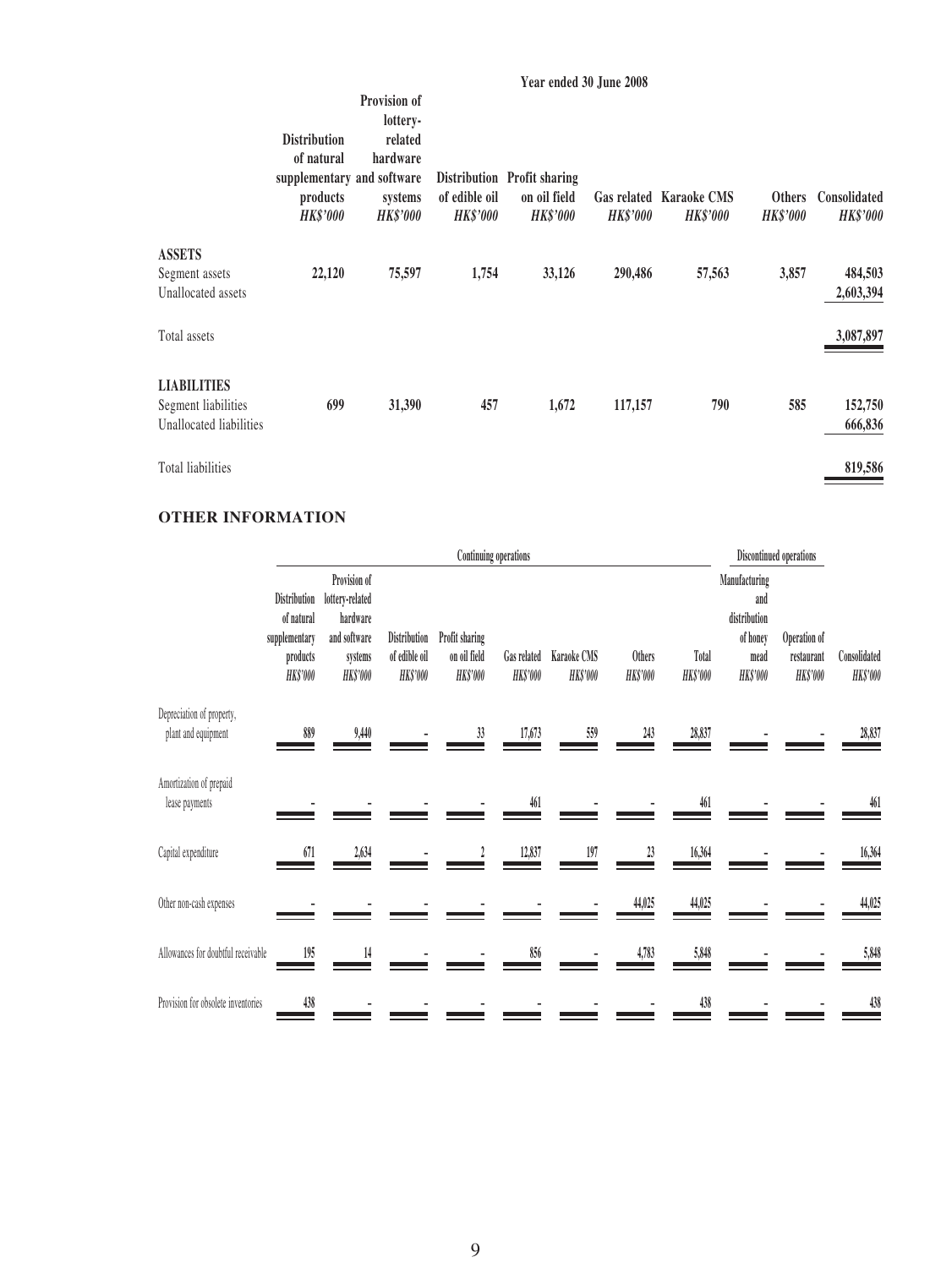|                                                                             |                                                                     |                                                                                    |                                           | Year ended 30 June 2007                    |                         |                    |                          |
|-----------------------------------------------------------------------------|---------------------------------------------------------------------|------------------------------------------------------------------------------------|-------------------------------------------|--------------------------------------------|-------------------------|--------------------|--------------------------|
|                                                                             | Distribution<br>of natural<br>supplementary<br>products<br>HK\$'000 | Provision of<br>lottery-related<br>hardware<br>and software<br>systems<br>HK\$'000 | Distribution<br>of edible oil<br>HK\$'000 | Profit sharing<br>on oil field<br>HK\$'000 | Gas related<br>HK\$'000 | Others<br>HK\$'000 | Consolidated<br>HK\$'000 |
| <b>ASSETS</b><br>Segment assets                                             | 66,084                                                              | 75,538                                                                             | 1,442                                     | 30,419                                     | 265,122                 | 3,959              | 442,564                  |
| Unallocated assets                                                          |                                                                     |                                                                                    |                                           |                                            |                         |                    | 409,457                  |
| Total assets                                                                |                                                                     |                                                                                    |                                           |                                            |                         |                    | 852,021                  |
| <b>LIABILITIES</b><br>Segment liabilities<br><b>Unallocated liabilities</b> | 882                                                                 | 39,258                                                                             | 531                                       | 1,233                                      | 104,709                 | 530                | 147,143<br>266,673       |
| Total liabilities                                                           |                                                                     |                                                                                    |                                           |                                            |                         |                    | 413,816                  |

#### **OTHER INFORMATION**

|                                                  | Continuing operations                                               |                                                                                    |                                           |                                            |                         |                    |                   | Discontinued operations                                              |                                        |                          |
|--------------------------------------------------|---------------------------------------------------------------------|------------------------------------------------------------------------------------|-------------------------------------------|--------------------------------------------|-------------------------|--------------------|-------------------|----------------------------------------------------------------------|----------------------------------------|--------------------------|
|                                                  | Distribution<br>of natural<br>supplementary<br>products<br>HK\$'000 | Provision of<br>lottery-related<br>hardware<br>and software<br>systems<br>HK\$'000 | Distribution<br>of edible oil<br>HK\$'000 | Profit sharing<br>on oil field<br>HK\$'000 | Gas related<br>HK\$'000 | Others<br>HK\$'000 | Total<br>HK\$'000 | Manufacturing<br>and<br>distribution<br>of honey<br>mead<br>HK\$'000 | Operation of<br>restaurant<br>HK\$'000 | Consolidated<br>HK\$'000 |
| Depreciation of<br>property, plant and equipment | 688                                                                 | 5,188                                                                              |                                           |                                            | 4,194                   | 246                | 10,316            |                                                                      | 354                                    | 10,670                   |
| Amortization of<br>prepaid lease payments        |                                                                     |                                                                                    |                                           |                                            | 152                     |                    | 152               |                                                                      |                                        | 152                      |
| Capital expenditure                              | 839                                                                 | 41,474                                                                             |                                           |                                            | 1,650                   | 2,093              | 46,056            |                                                                      | 564                                    | 46,620                   |
| Other non-cash expenses                          |                                                                     |                                                                                    |                                           |                                            |                         | 103,203            | 103,203           |                                                                      |                                        | 103,203                  |
| Impairment of goodwill                           | 145                                                                 |                                                                                    |                                           |                                            |                         |                    | 145               |                                                                      |                                        | 145                      |
| Amortization of other<br>intangible assets       |                                                                     | 1,848                                                                              |                                           |                                            |                         |                    | 1,848             |                                                                      |                                        | 1,848                    |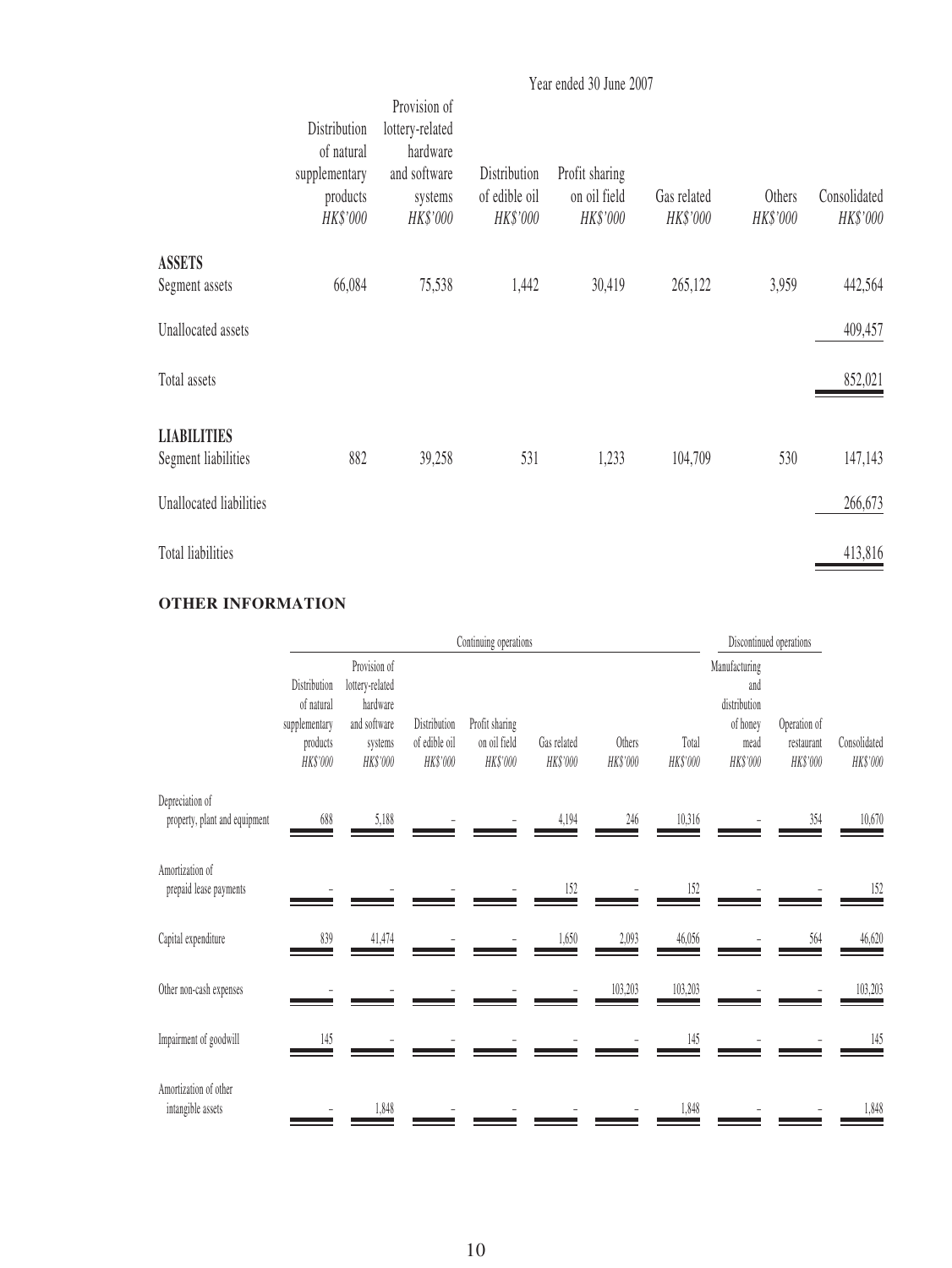## **b. Geographical market segments**

A summary of the geographical segments is set out as follows:

|                                     |                         |                  | Elimination             |                  | Consolidated            |                  |  |
|-------------------------------------|-------------------------|------------------|-------------------------|------------------|-------------------------|------------------|--|
|                                     | 2008<br><b>HK\$'000</b> | 2007<br>HK\$'000 | 2008<br><b>HK\$'000</b> | 2007<br>HK\$'000 | 2008<br><b>HK\$'000</b> | 2007<br>HK\$'000 |  |
| Geographical market                 |                         |                  |                         |                  |                         |                  |  |
| Segment revenue:                    |                         |                  |                         |                  |                         |                  |  |
| <b>PRC</b>                          | 101,816                 | 44,471           |                         | (487)            | 101,816                 | 43,984           |  |
| Hong Kong                           | 2,707                   | 2,279            |                         |                  | 2,707                   | 2,279            |  |
| South East Asia                     | 39,562                  | 44,518           |                         |                  | 39,562                  | 44,518           |  |
| Europe                              |                         | 680              |                         |                  |                         | 680              |  |
| Total                               | 144,085                 | 91,948           |                         | (487)            | 144,085                 | 91,461           |  |
| Segment results:                    |                         |                  |                         |                  |                         |                  |  |
| <b>PRC</b>                          |                         |                  |                         |                  | 6,400                   | 6,317            |  |
| Hong Kong                           |                         |                  |                         |                  | (6, 854)                | (664)            |  |
| South East Asia                     |                         |                  |                         |                  | (28)                    | 14               |  |
| Europe                              |                         |                  |                         |                  |                         | $\overline{2}$   |  |
| Unallocated income                  |                         |                  |                         |                  | 3,604                   | 15,658           |  |
| Unallocated expenses                |                         |                  |                         |                  | (72, 324)               | (129, 464)       |  |
| Finance costs                       |                         |                  |                         |                  | (41, 874)               | (24, 537)        |  |
| Gain on disposal of<br>subsidiaries |                         |                  |                         |                  |                         | 30,635           |  |
| Share of results of                 |                         |                  |                         |                  |                         |                  |  |
| associates                          |                         |                  |                         |                  | (40)                    |                  |  |
| Loss on deemed disposal             |                         |                  |                         |                  |                         |                  |  |
| of a subsidiary held by             |                         |                  |                         |                  |                         |                  |  |
| a jointly controlled entity         |                         |                  |                         |                  | (7)                     |                  |  |
| Loss before income tax              |                         |                  |                         |                  | (111, 123)              | (102, 039)       |  |
| Income tax expenses                 |                         |                  |                         |                  | (1, 891)                | (1, 442)         |  |
|                                     |                         |                  |                         |                  |                         |                  |  |
| Loss for the year                   |                         |                  |                         |                  | (113, 014)              | (103, 481)       |  |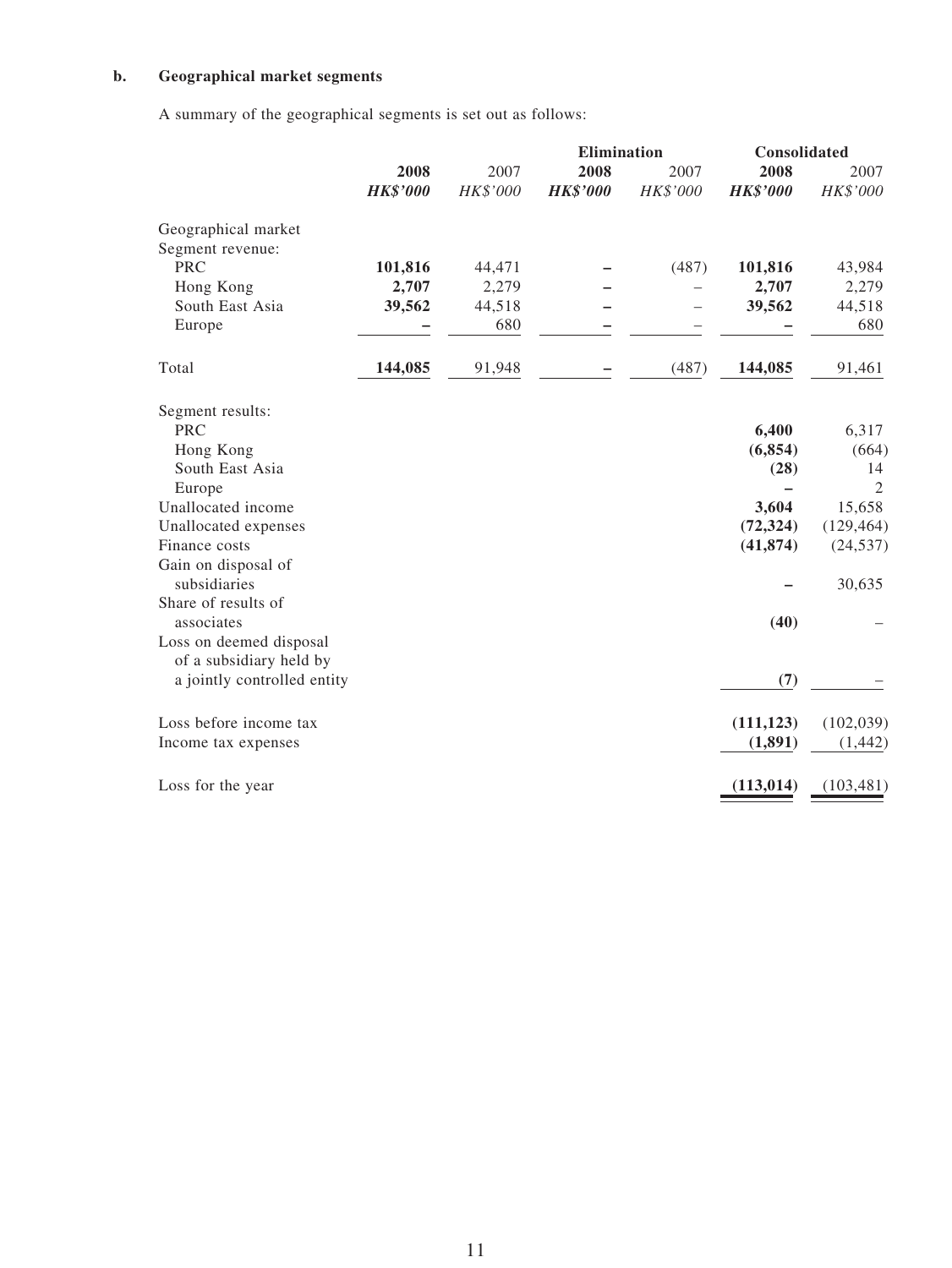#### **4. REVENUE AND OTHER REVENUE**

The principal activities of the Group are (i) the distribution of natural supplementary products, (ii) provision of lottery-related hardware and software systems, (iii) distribution of edible oil, (iv) holding profit sharing right of oil field, (v) sales of gas and gas appliances, provision of gas transportation services and installation services for gas connected and (vi) provision of Karaoke CMS services.

Revenue represents invoiced value of sales, net of returns, discounts allowed or sales taxes where applicable.

Revenue recognized during the year is as follows:

|                                                            | 2008            | 2007     |
|------------------------------------------------------------|-----------------|----------|
|                                                            | <b>HK\$'000</b> | HK\$'000 |
| Continuing operations                                      |                 |          |
| Revenue                                                    |                 |          |
| Distribution of natural supplementary products             | 2,707           | 2,279    |
| Provision of lottery-related hardware and software systems | 35,715          | 28,283   |
| Distribution of edible oil                                 | 39,562          | 42,912   |
| Gas related                                                | 65,793          | 14,743   |
| Provision of Karaoke CMS services                          | 226             |          |
| Sales of goods                                             | 82              | 29       |
|                                                            | 144,085         | 88,246   |
|                                                            |                 |          |
| Discontinued operations                                    |                 |          |
| Manufacturing and distribution of honey mead               |                 | 929      |
| Operation of restaurant                                    |                 | 2,286    |
|                                                            |                 | 3,215    |
|                                                            | 144,085         | 91,461   |
|                                                            |                 |          |
| Continuing operations                                      |                 |          |
| Other revenue<br>Interest income                           | 3,857           | 2,460    |
| Others                                                     | 1,755           | 3,448    |
|                                                            |                 |          |
|                                                            | 5,612           | 5,908    |
|                                                            |                 |          |
| Discontinued operations                                    |                 |          |
| Others                                                     |                 | 3        |
|                                                            | 5,612           | 5,911    |
|                                                            |                 |          |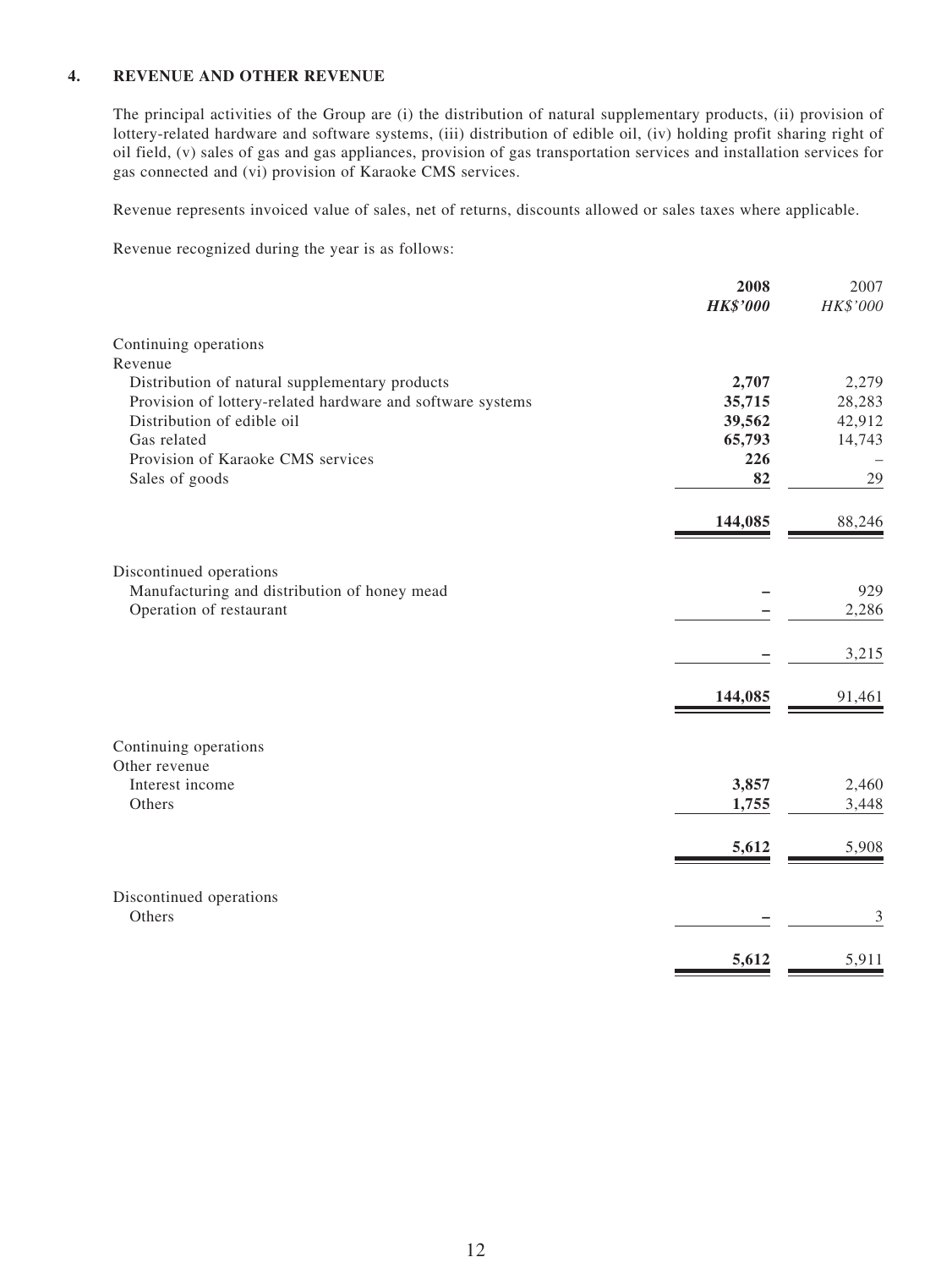#### **5. FINANCE COSTS**

|                                         |                 |                 | Continuing operations Discontinued operations |          |  |
|-----------------------------------------|-----------------|-----------------|-----------------------------------------------|----------|--|
|                                         | 2008            | 2007            | 2008                                          | 2007     |  |
|                                         | <b>HK\$'000</b> | <i>HK\$'000</i> | <b>HK\$'000</b>                               | HK\$'000 |  |
| Interest on borrowings wholly repayable |                 |                 |                                               |          |  |
| within five years                       | 2,039           | 2,736           |                                               | 11       |  |
| Interest on borrowings wholly repayable |                 |                 |                                               |          |  |
| after five years                        | 4,348           | 1,934           |                                               |          |  |
| Interest on convertible bonds           | 35,487          | 19,856          |                                               |          |  |
|                                         | 41,874          | 24,526          |                                               | 11       |  |
|                                         |                 |                 |                                               |          |  |

#### **6. LOSS BEFORE INCOME TAX**

|                                                                           |                 | Continuing operations Discontinued operations |                 |          |
|---------------------------------------------------------------------------|-----------------|-----------------------------------------------|-----------------|----------|
|                                                                           | 2008            | 2007                                          | 2008            | 2007     |
|                                                                           | <b>HK\$'000</b> | HK\$'000                                      | <b>HK\$'000</b> | HK\$'000 |
| Loss before income tax has been<br>arrived at after charging (crediting): |                 |                                               |                 |          |
| Staff costs (excluding directors'                                         |                 |                                               |                 |          |
| emoluments):                                                              |                 |                                               |                 |          |
| Wages and salaries                                                        | 17,648          | 13,428                                        |                 | 664      |
| Retirement benefits scheme contributions                                  | 297             | 217                                           |                 |          |
| Total staff costs                                                         | 17,945          | 13,645                                        |                 | 664      |
| Auditors' remuneration                                                    | 1,468           | 968                                           |                 |          |
| Amortization of other intangible assets                                   | 1,943           | 1,848                                         |                 |          |
| Depreciation of property, plant and equipment (Note 1)                    | 28,837          | 10,316                                        |                 | 354      |
| Operating lease rentals in respect of land and building                   | 3,528           | 1,872                                         |                 |          |
| Cost of inventories recognized as expenses                                | 94,367          | 63,410                                        |                 | 1,062    |
| Loss on disposal of property, plant and equipment                         | 31              | 70                                            |                 |          |
| Bad debts                                                                 |                 | 74                                            |                 |          |
| Allowance for doubtful receivable                                         | 5,848           |                                               |                 |          |
| Share option expenses                                                     | 8,538           | 83,347                                        |                 |          |
| Impairment of goodwill                                                    |                 | 145                                           |                 |          |
| Net foreign exchange gains                                                | (8,685)         | (5,805)                                       |                 |          |
| Provision for obsolete inventories                                        | 438             |                                               |                 |          |
| Loss on change on fair value of derviative                                |                 |                                               |                 |          |
| financial instrument (Note 2)                                             | 13,347          |                                               |                 |          |
| Loss arising from settlement of financial liabilities by                  |                 |                                               |                 |          |
| issuing of shares                                                         | 2,810           |                                               |                 |          |
| Loss on deemed disposal of a subsidiary held by                           |                 |                                               |                 |          |
| a jointly controlled entity                                               | 7               |                                               |                 |          |
|                                                                           |                 |                                               |                 |          |

*Note 1:* For the year ended 30 June 2008, cost of inventories included approximately of HK\$10,583,000 (2007: HK\$2,380,000) relating to depreciation expenses, which amount is also included in the respective total amounts disclosed separately above in the note 6 for each of these types.

*Note 2:* Arising from convertible bonds, please refer to note 16.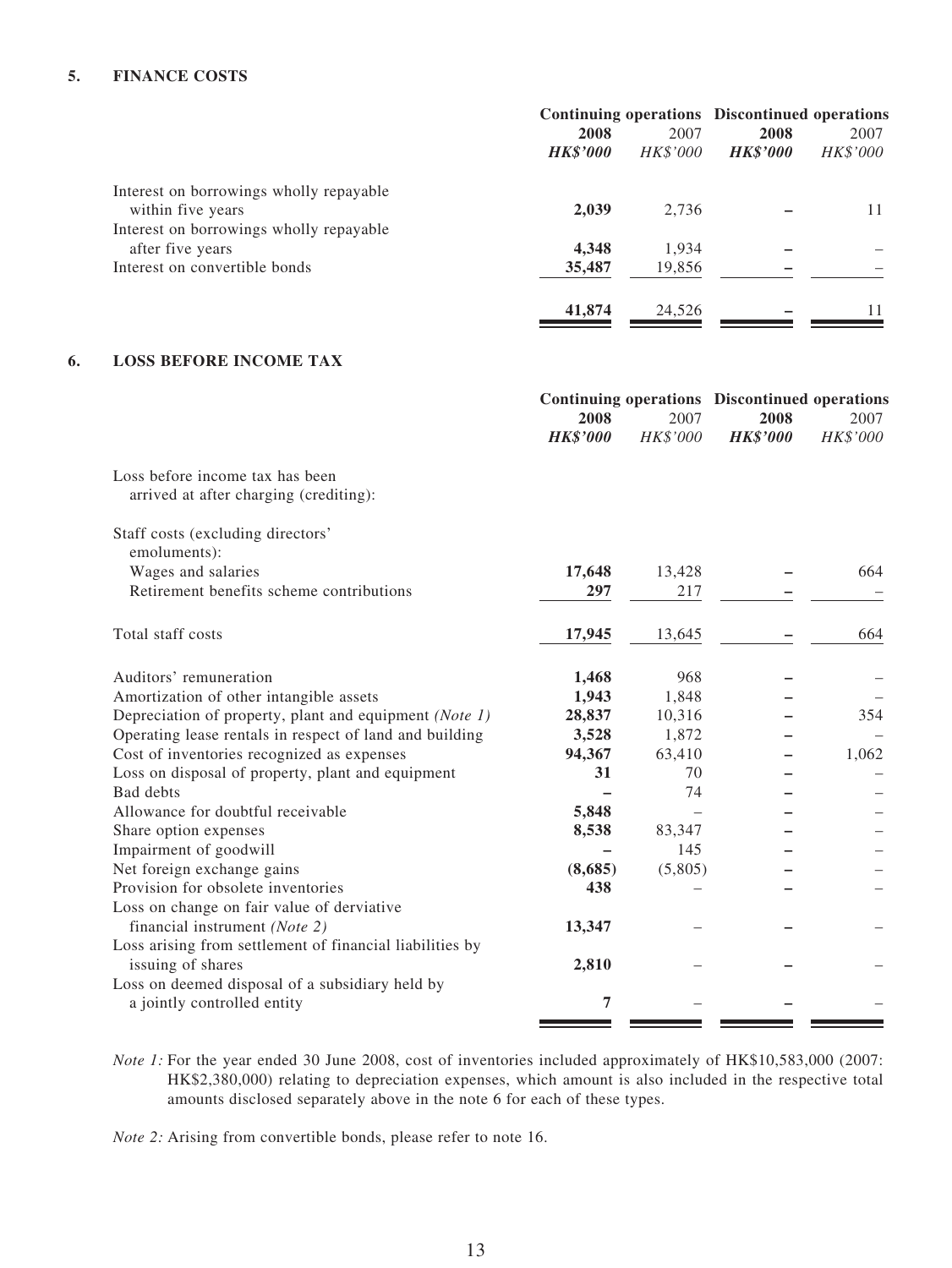#### **7. INCOME TAX EXPENSES**

|                                | <b>Continuing operations</b> |                  | <b>Discontinued operations</b> |                  | Consolidated            |                  |
|--------------------------------|------------------------------|------------------|--------------------------------|------------------|-------------------------|------------------|
|                                | 2008<br><b>HK\$'000</b>      | 2007<br>HK\$'000 | 2008<br><b>HK\$'000</b>        | 2007<br>HK\$'000 | 2008<br><b>HK\$'000</b> | 2007<br>HK\$'000 |
| The charge comprises:          |                              |                  |                                |                  |                         |                  |
| Current year                   |                              |                  |                                |                  |                         |                  |
| Hong Kong Profits Tax          |                              |                  |                                |                  |                         |                  |
| Other jurisdictions            | 4,259                        | 1,411            |                                | 31               | 4,259                   | 1,442            |
|                                | 4,259                        | 1,411            |                                | 31               | 4,259                   | 1,442            |
| Over-provisions in prior years |                              |                  |                                |                  |                         |                  |
| Hong Kong Profits Tax          |                              |                  |                                |                  |                         |                  |
| Other jurisdictions            | (2,368)                      |                  |                                |                  | (2,368)                 |                  |
|                                | (2,368)                      |                  |                                |                  | (2,368)                 |                  |
| Income tax expenses charged    |                              |                  |                                |                  |                         |                  |
| for the year                   | 1,891                        | 1,411            |                                | 31               | 1,891                   | 1,442            |

No provision for Hong Kong Profits Tax has been made in the financial statements as the Group had no assessable profit derived in Hong Kong for both years.

Taxation arising in other jurisdictions is calculated at the rates prevailing in the relevant jurisdictions.

Pursuant to the relevant laws and regulations in the PRC, certain PRC jointly controlled entities of the Company are exempted from PRC Enterprise Income Tax for the first two years commencing from their first profit making year of operation and thereafter, these PRC entities will be entitled to a 50% relief from PRC for the following three years ("Tax Preference").

On 16 March 2007, the PRC promulgated the Law of the PRC on Enterprise Income Tax (the "New Law") by Order No. 63 of the President of the PRC. On 6 December 2007, the State Council of the PRC issued Implementation Regulations of the New Law. The New Law and Implementation Regulations changes the PRC Enterprise Income Tax rate to 25% and will affect the PRC group entitles of the Company from 1 January 2008.

On 26 December 2007, the State Council of the PRC issued a circular on the implementation of transitional preferential policies for PRC Enterprise Income Tax. Entities that are currently entitled to preferential tax rates under the old PRC Enterprise Income Tax Law can gradually transit to the new tax rate of 25% within 5 years after the enforcement of the New Law at a tax rate of 18%, 20%, 22%, 24% and 25% in year 2008, 2009, 2010, 2011 and 2012 respectively.

Entities that originally enjoy the Tax Preference can continue enjoying the Tax Preference based on the original tax rate until after the expiration of the Tax Preference. Entities that did not start Tax Preference before 2008 because they were still in loss position shall start the Tax Preference from 2008.

#### **8. DIVIDENDS**

No dividend was paid or proposed during the year ended 30 June 2008, nor has any dividend been proposed since the balance sheet date (2007: Nil).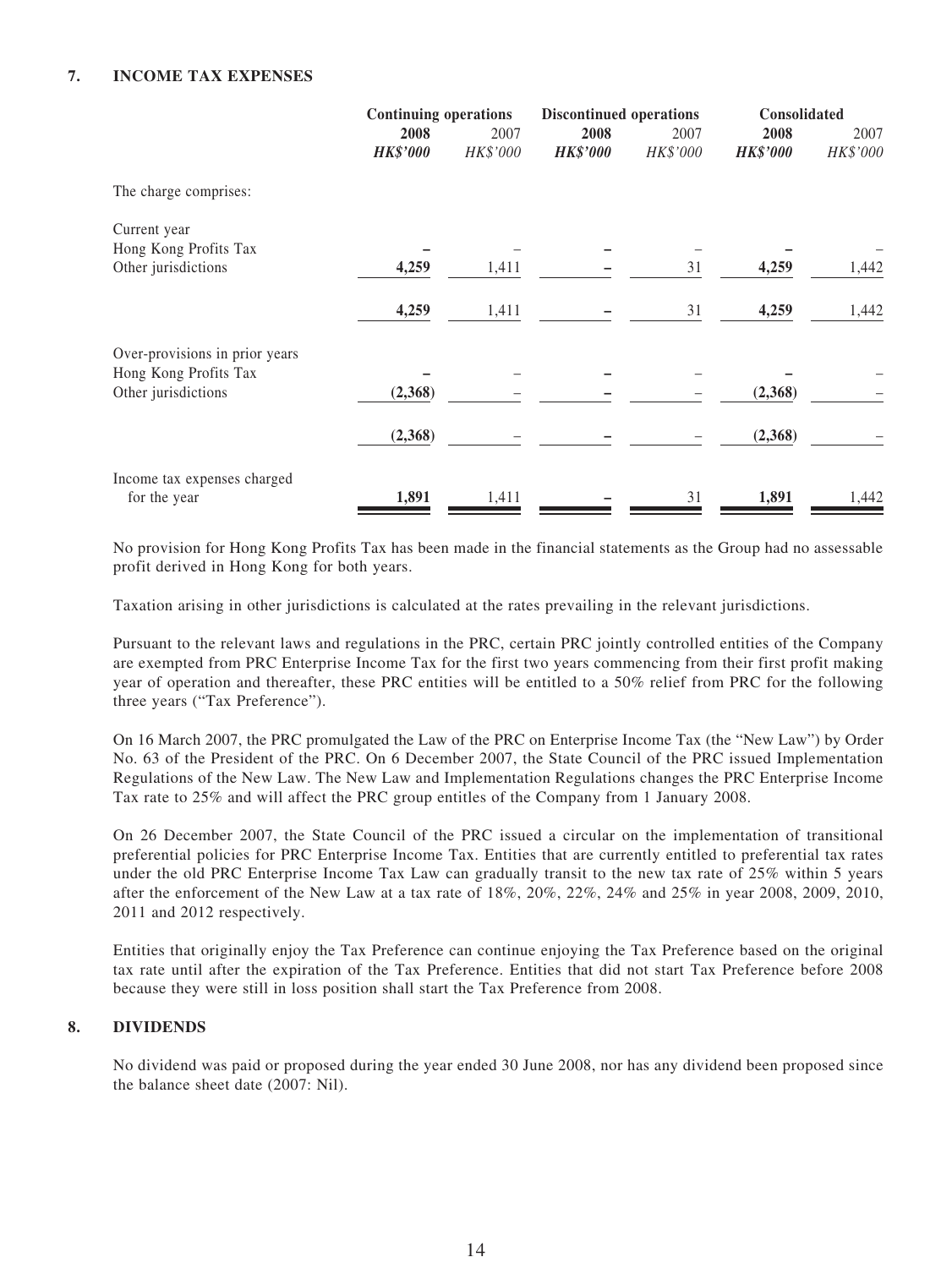#### **9. LOSS PER SHARE**

#### **For continuing and discontinued operations**

The calculation of basic loss per share is based on the following data:

|                                                                                       | 2008<br><b>HK\$'000</b> | 2007<br>HK\$'000 |
|---------------------------------------------------------------------------------------|-------------------------|------------------|
| Loss for the purposes of basic loss per share                                         | (116, 405)              | (72, 521)        |
| Number of shares                                                                      |                         |                  |
|                                                                                       | '000                    | '000'            |
| Weighted average number of ordinary shares for the purpose<br>of basic loss per share | 1,449,641               | 936,079          |

No diluted loss per share has been presented in both years, as the outstanding share options, warrants and convertible bonds of the Company are anti-dilutive since their exercise or concession would result in a decrease in loss per share.

#### **From continuing operations**

The calculation of the basic loss per shares from continuing operations attributable to the ordinary equity share holders of the parent is based on the following data:

|                                                                                                                          | 2008<br><b>HK\$'000</b> | 2007<br><i>HK\$'000</i> |
|--------------------------------------------------------------------------------------------------------------------------|-------------------------|-------------------------|
| Loss for the year attributable to equity holders of the parent<br>Less: Profit for the year from discontinued operations | (116, 405)              | (72, 521)<br>272        |
| Loss for the purpose of basic loss per share from continuing operations                                                  | (116, 405)              | (72,793)                |

The denominators used are the same as those detailed above for basic loss per share.

#### **From discontinued operations**

Earnings per share for the discontinued operations is HKNil cent per share (2007: HK0.03 cents per share), based on the profit for the year from the discontinued operations of approximately HK\$Nil (2007: HK\$272,000) and the denominators detailed above for basic loss per share.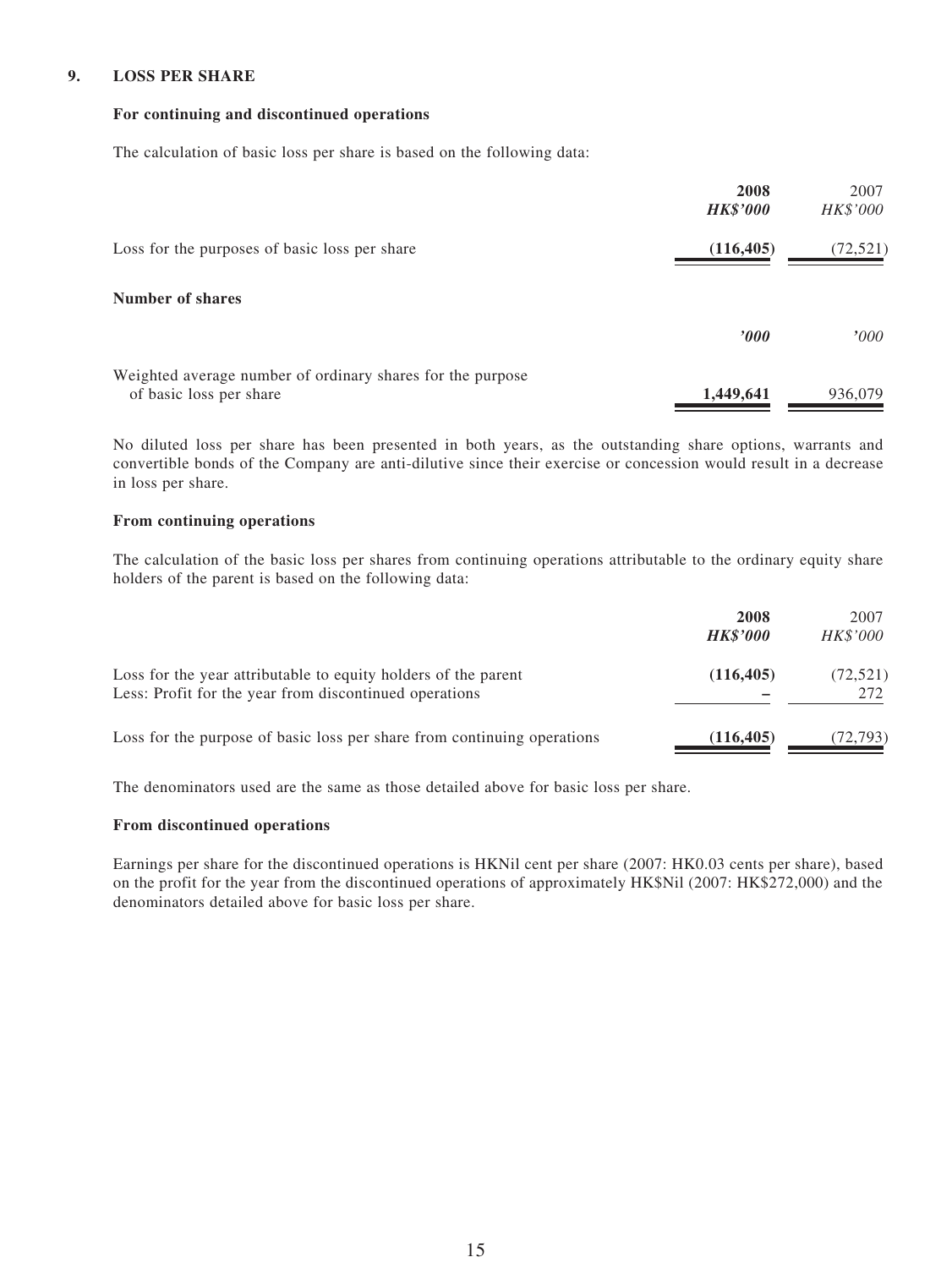#### **10. PROPERTY, PLANT AND EQUIPMENT**

|                                                                          | Leasehold<br>Gas<br>Furniture,    |                                     |                                      |                                       |                          |                                                |                               |                                   |                   |
|--------------------------------------------------------------------------|-----------------------------------|-------------------------------------|--------------------------------------|---------------------------------------|--------------------------|------------------------------------------------|-------------------------------|-----------------------------------|-------------------|
|                                                                          | land and<br>buildings<br>HK\$'000 | distribution<br>network<br>HK\$'000 | Gas storage<br>equipment<br>HK\$'000 | fixtures and<br>equipment<br>HK\$'000 | Plant and<br>HK\$'000    | Leasehold<br>machinery improvement<br>HK\$'000 | Motor<br>vehicles<br>HK\$'000 | Computer<br>equipment<br>HK\$'000 | Total<br>HK\$'000 |
| <b>COST</b>                                                              |                                   |                                     |                                      |                                       |                          |                                                |                               |                                   |                   |
| At 1 July 2006                                                           | 6,378                             |                                     |                                      | 1,676                                 | 3,339                    | 2,066                                          | 3,277                         | 3,698                             | 20,434            |
| Exchange realignment                                                     | 617                               | 3,431                               | 219                                  | 159                                   | 29                       | $\qquad \qquad -$                              | 61                            | 211                               | 4,727             |
| Additions                                                                | 781                               |                                     | ÷,                                   | 886                                   | 42,100                   | 1,154                                          | 1,552                         | 147                               | 46,620            |
| Acquired on acquisition of jointly                                       |                                   |                                     |                                      |                                       |                          |                                                |                               |                                   |                   |
| controlled entities                                                      | 11,100                            | 153,943                             | 9,822                                | 5,190                                 | $\overline{\phantom{a}}$ | $\qquad \qquad -$                              | 1,488                         | $\qquad \qquad -$                 | 181,543           |
| Disposal of subsidiaries                                                 |                                   |                                     | $\overline{a}$                       | (629)                                 | (2, 845)                 | (2,112)                                        | (284)                         | ÷,                                | (5,870)           |
| Disposal                                                                 |                                   |                                     |                                      | (22)                                  |                          |                                                | (99)                          |                                   | (121)             |
| At 30 June 2007 and at 1 July 2007                                       | 18,876                            | 157,374                             | 10,041                               | 7,260                                 | 42,623                   | 1,108                                          | 5,995                         | 4,056                             | 247,333           |
| Exchange realignment                                                     | 2,009                             | 16,602                              | 1,056                                | 915                                   | 4,549                    | $\,$ $\,$                                      | 385                           | 448                               | 25,972            |
| Additions                                                                | 254                               | 9,637                               | $\overline{\phantom{0}}$             | 1,086                                 | $\overline{\phantom{a}}$ | 910                                            | 2,166                         | 138                               | 14,191            |
| Acquired on acquisition<br>of subsidiaries<br>Transfer from construction |                                   |                                     | $\qquad \qquad -$                    | 7,884                                 | $\qquad \qquad -$        | 334                                            | 721                           | $\overline{\phantom{a}}$          | 8,939             |
| in progress<br>Deemed disposal of a subsidiary                           | 1,520                             | 15,022                              |                                      | 9,089                                 |                          |                                                |                               | $\overline{a}$                    | 25,631            |
| held by a jointly controlled entity                                      | (50)                              | (1, 818)                            | (160)                                | (17)                                  | L,                       |                                                | (54)                          | $\qquad \qquad -$                 | (2,099)           |
| Disposal                                                                 |                                   |                                     |                                      | (41)                                  |                          |                                                |                               |                                   | (41)              |
| At 30 June 2008                                                          | 22,609                            | 196,817                             | 10,937                               | 26,176                                | 47,172                   | 2,360                                          | 9,213                         | 4,642                             | 319,926           |
| <b>DEPRECIATION</b>                                                      |                                   |                                     |                                      |                                       |                          |                                                |                               |                                   |                   |
| At 1 July 2006                                                           | 106                               |                                     |                                      | 403                                   | 1,199                    | 440                                            | 444                           | 254                               | 2,846             |
| Exchange realignment                                                     | 6                                 |                                     | ÷                                    | $\overline{c}$                        | $\mathbf{1}$             | $\qquad \qquad -$                              | 2                             | 14                                | 25                |
| Charged for the year                                                     | 633                               | 3,332                               | 280                                  | 553                                   | 3,927                    | 395                                            | 752                           | 798                               | 10,670            |
| Disposal of subsidiaries                                                 | $\overline{a}$                    | L                                   | $\overline{a}$                       | (236)                                 | (1, 188)                 | (283)                                          | (168)                         | $\bar{ }$                         | (1, 875)          |
| Elimiated on disposals                                                   |                                   |                                     |                                      | (12)                                  | $\overline{\phantom{0}}$ |                                                | (18)                          |                                   | (30)              |
| At 30 June 2007 and at 1 July 2007                                       | 745                               | 3,332                               | 280                                  | 710                                   | 3,939                    | 552                                            | 1,012                         | 1,066                             | 11,636            |
| Exchange realignment                                                     | 128                               | 1,174                               | 92                                   | 136                                   | 860                      | 7                                              | 63                            | 192                               | 2,652             |
| Charged for the year                                                     | 867                               | 14,640                              | 1,122                                | 1,876                                 | 7,844                    | 466                                            | 1,164                         | 858                               | 28,837            |
| Deemed disposal of a subsidiary                                          |                                   |                                     |                                      |                                       |                          |                                                |                               |                                   |                   |
| held by a jontly controlled entity                                       | (1)                               | (43)                                | (8)                                  | (2)                                   |                          |                                                | (3)                           |                                   | (57)              |
| Eliminated on disposals                                                  |                                   |                                     |                                      | (10)                                  |                          |                                                |                               |                                   | (10)              |
| At 30 June 2008                                                          | 1,739                             | 19,103                              | 1,486                                | 2,710                                 | 12,643                   | 1,025                                          | 2,236                         | 2,116                             | 43,058            |
| <b>NET BOOK VALUES</b>                                                   |                                   |                                     |                                      |                                       |                          |                                                |                               |                                   |                   |
| At 30 June 2008                                                          | 20,870                            | 177,714                             | 9,451                                | 23,466                                | 34,529                   | 1,335                                          | 6,977                         | 2,526                             | 276,868           |
| At 30 June 2007                                                          | 18,131                            | 154,042                             | 9,761                                | 6,550                                 | 38,684                   | 556                                            | 4,983                         | 2,990                             | 235,697           |

The leasehold land and buildings of the subsidiary is located in the PRC and held under medium lease term. The Group has pledged land and buildings having a net book value of approximately HK\$Nil (2007: HK\$5,834,000) to secure general banking facilities granted to the subsidiary. In additions, gas distribution network of the Group's jointly controlled entity with a net book value of approximately HK\$122,336,000 (2007: HK\$113,432,000) has been pledged to secure general banking facilities granted to the Group's jointly controlled entity.

At 30 June 2008, none of the Group's property, plant and equipment was held under finance lease (2007: HK\$Nil).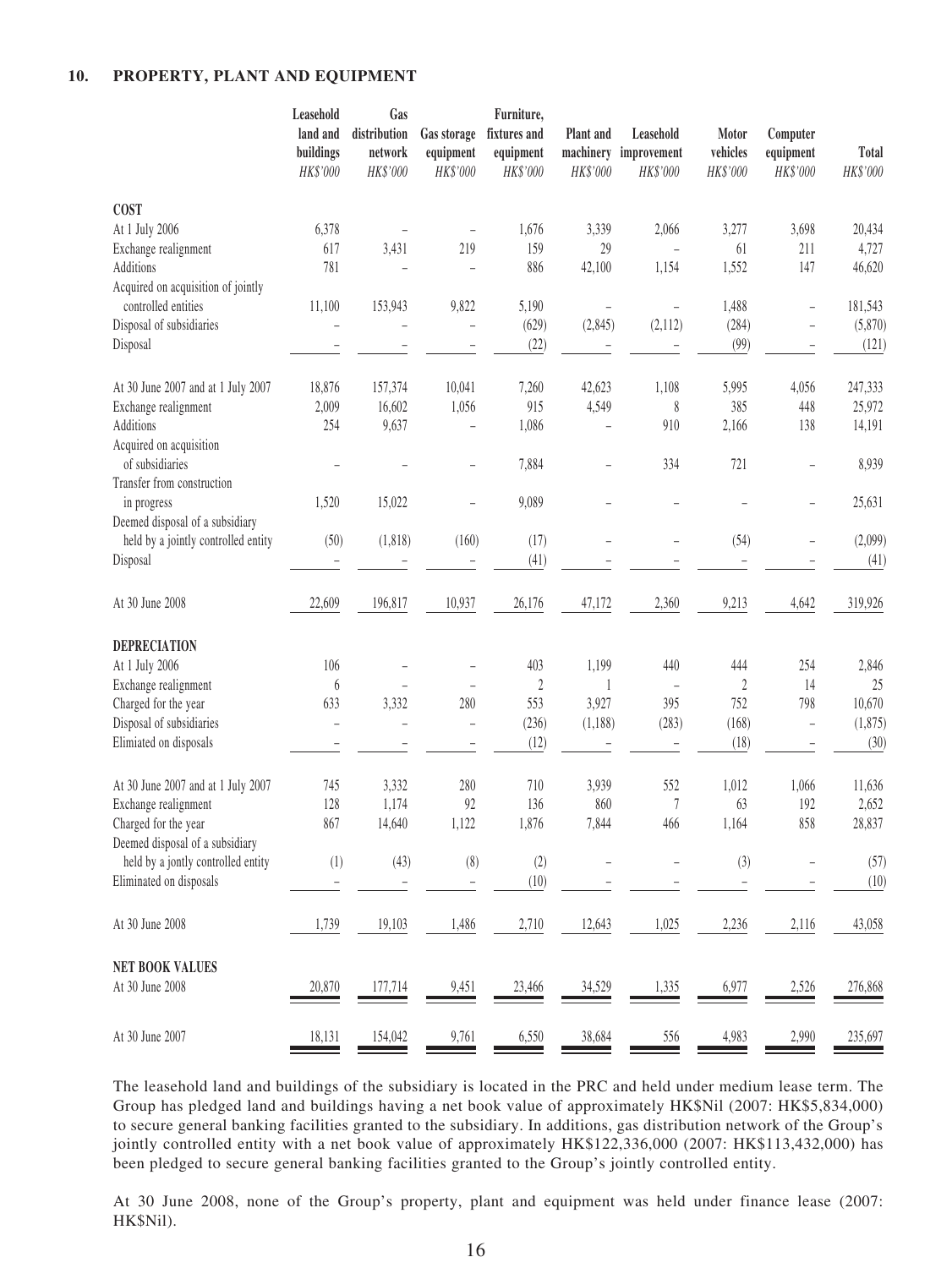#### **11. INTEREST IN ASSOCIATES**

|                                  | 2008<br><b>HK\$'000</b> | 2007<br>HK\$'000         |
|----------------------------------|-------------------------|--------------------------|
| Cost of unlisted investment      | 1,982                   | 238                      |
| Share of post-acquisition losses | (40)                    | $\overline{\phantom{0}}$ |
| Exchange realignment             | 185                     |                          |
| At 30 June                       | 2,127                   | 238                      |

The Group has interests in the following associates:

| Name of company                                                                 | Form of<br><b>business</b><br>structure | <b>Place of</b><br>incorporation/ Class of<br>operation | shares held        | <b>Proportion of</b><br>nominal value<br>of issued share<br>capital held by | the Group Nature of business                                            |
|---------------------------------------------------------------------------------|-----------------------------------------|---------------------------------------------------------|--------------------|-----------------------------------------------------------------------------|-------------------------------------------------------------------------|
| 深圳市博眾技術服務有限公司<br>(Note 1)<br>(Shenzhen Bozone Technology)<br>Services Co. Ltd.) | Incorporated                            | <b>PRC</b>                                              | Registered capital |                                                                             | 24.99% Provision of lottery-related<br>hardware and software<br>systems |
| 臨澧華油燃氣有限公司<br>(Note 2)<br>(Linli Huayou Gas Co. Ltd.)                           | Incorporated                            | <b>PRC</b>                                              | Registered capital |                                                                             | 23.49% Distribution of natural gas                                      |

*Note 1:* The associate was inactive and under deregistration process in the PRC.

*Note 2:* During the year ended 30 June 2008, Linli Huayou Gas Co., Limited ("Linli") is a subsidiary of a jointly controlled entity, Changde Huayou Gas Co., Limited ("Changde Huayou"), which holds 70% register capital of Linli. Due to the change in share structure of Linli, shareholding held by Changde Huayou was decreased to 48.61% and Linli became an associate of the Group. Loss arisen on deemed disposal of equity interest in Linli was approximately of HK\$7,000.

Summarized financial information in respect of the Group's associates is set out below:

|                                             | 2008            | 2007     |
|---------------------------------------------|-----------------|----------|
|                                             | <b>HK\$'000</b> | HK\$'000 |
| Total assets                                | 9,958           | 513      |
| Total liabilities                           | (964)           | (3)      |
| Net assets                                  | 8,994           | 510      |
| The Group's share of associates' net assets | 2,127           | 127      |
| Revenue                                     | 2,838           |          |
| Loss for the year                           | (170)           | (2)      |
| The Group's share of result of associates   | (40)            |          |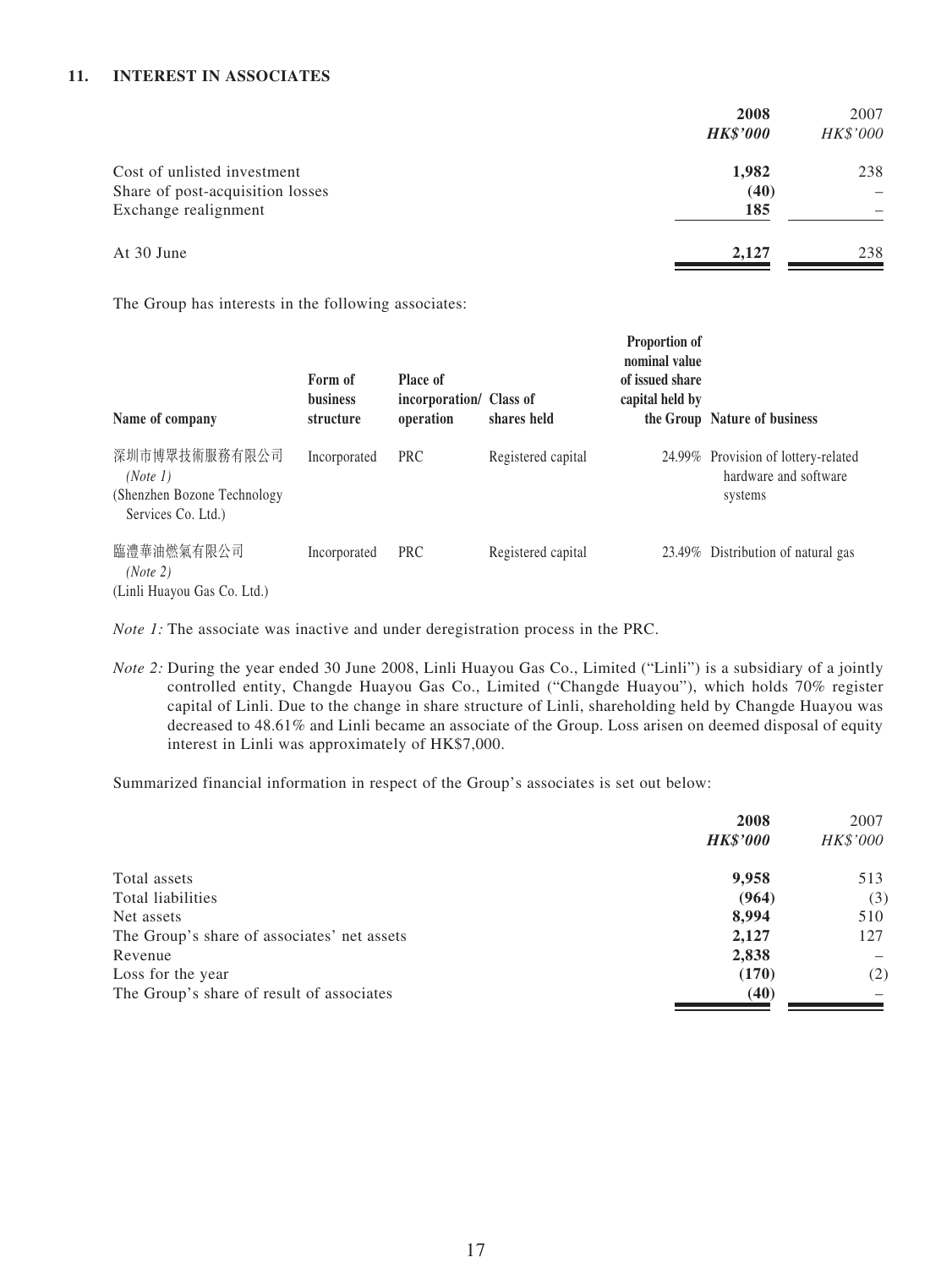#### **12. INVENTORIES**

|                               | 2008            | 2007     |
|-------------------------------|-----------------|----------|
|                               | <b>HK\$'000</b> | HK\$'000 |
| Raw materials and consumables | 2,450           | 6,150    |
| Finished goods                | 4,462           | 386      |
| At 30 June                    | 6,912           | 6,536    |

All inventories are stated at cost.

#### **13. TRADE AND OTHER RECEIVABLES AND PREPAYMENTS**

|                                          | 2008            | 2007     |
|------------------------------------------|-----------------|----------|
|                                          | <b>HK\$'000</b> | HK\$'000 |
| Trade receivables                        | 16,047          | 10,861   |
| Other receivables and prepayments        | 104,288         | 78,795   |
|                                          | 120,335         | 89,656   |
| Less: Allowances for doubtful receivable | (5, 848)        |          |
| At 30 June                               | 114,487         | 89,656   |

Payment terms with customers are mainly on credit together with deposits. Invoices are normally payable within 180 days of issuance. The following is an aged analysis of trade receivables at the balance sheet dates:

| 2008<br><b>HK\$'000</b> | 2007<br>HK\$'000 |
|-------------------------|------------------|
|                         | 2,934            |
| 4,077                   | 1,893            |
| 3,708                   | 5,696            |
| 1,389                   | 338              |
| 16,047                  | 10,861           |
|                         | 6,873            |

The trade receivables with carrying amount of HK\$14,658,000 (2007: HK\$9,702,000) are neither past due nor impaired at the reporting date.

The Group has policies for allowances for doubtful receivable which are based on the evaluation of collectibility and age analysis of accounts and on the management's judgement including the credit creditworthiness, collaterals and the past collection history of each customer.

#### **14. TRADE AND OTHER PAYABLES**

|                                  | 2008<br><b>HK\$'000</b> | 2007<br>HK\$'000 |
|----------------------------------|-------------------------|------------------|
| Trade payables<br>Other payables | 6,823<br>59,270         | 10,536<br>46,992 |
| At 30 June                       | 66,093                  | 57,528           |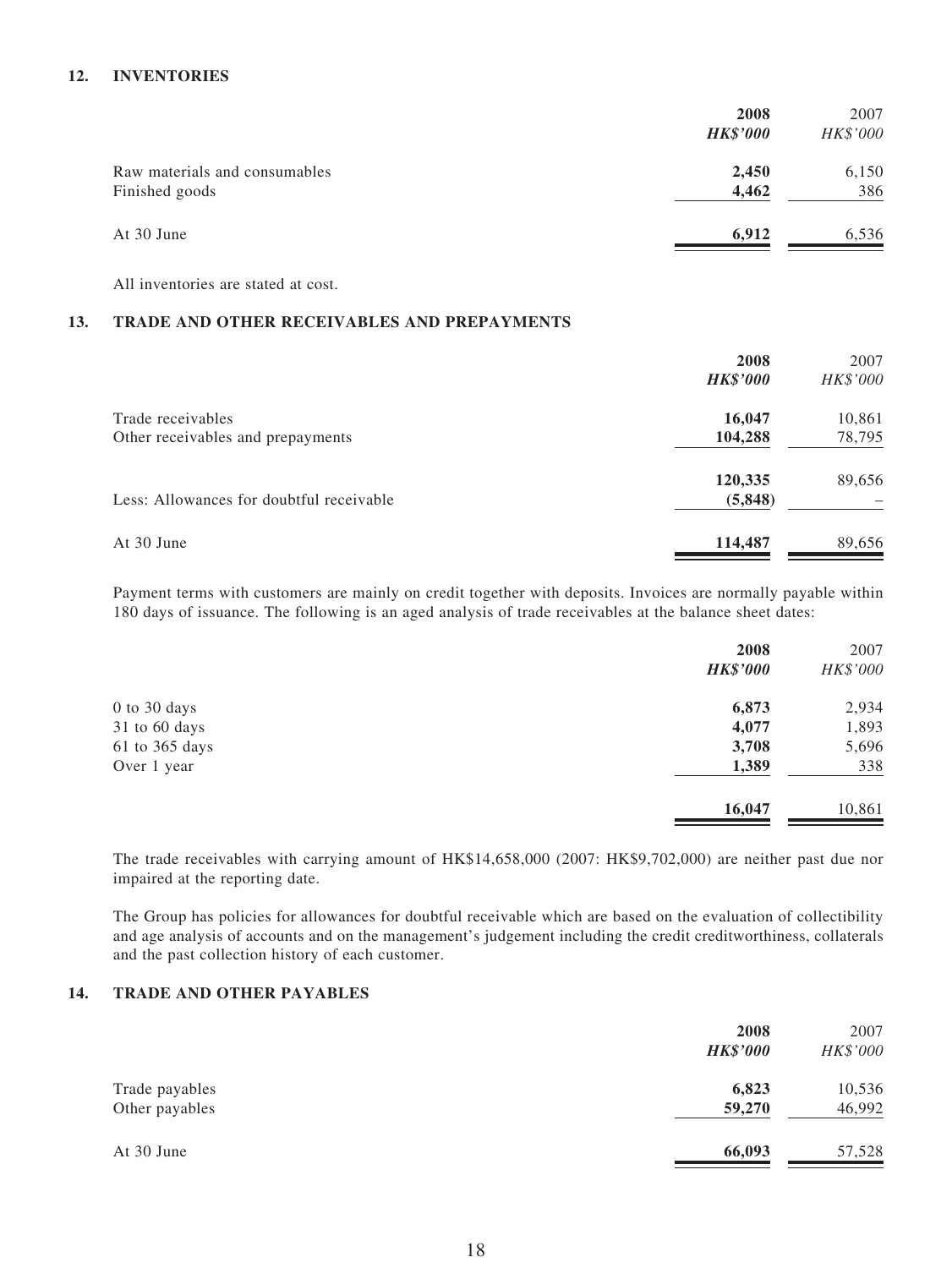The following is an aged analysis of trade payables at the balance sheet dates:

| 2007     |
|----------|
| HK\$'000 |
| 1,662    |
| 1,040    |
| 2,986    |
| 3,981    |
| 867      |
| 10,536   |
|          |

The fair value of the Group's trade and other payables at 30 June 2008 was approximate to the corresponding carrying amount.

#### **15. BANK AND OTHER BORROWINGS**

|                                        | 2008            | 2007     |
|----------------------------------------|-----------------|----------|
|                                        | <b>HK\$'000</b> | HK\$'000 |
| Other loans, unsecured <i>(note a)</i> | 83,246          | 19,357   |
| Other loan, secured <i>(note b)</i>    | 17,474          | 17,694   |
| Bank loans, secured <i>(note c)</i>    | 60,020          | 57,724   |
| Bank loan, unsecured <i>(note d)</i>   | 20,256          | 16,947   |
| At 30 June                             | 180,996         | 111.722  |

The Group's borrowings are repayable as follows:

|                                                                  | 2008<br><b>HK\$'000</b> | 2007<br>HK\$'000 |
|------------------------------------------------------------------|-------------------------|------------------|
|                                                                  |                         |                  |
| On demand or within one year                                     | 66,745                  | 5,617            |
| More than one year, but not exceeding two years                  | 63,704                  | 28,031           |
| Two to five years                                                | 40,054                  | 63,307           |
| Over five years                                                  | 10,493                  | 14,767           |
|                                                                  | 180,996                 | 111,722          |
| Less: Amount due within one year shown under current liabilities | (66, 745)               | (5,617)          |
| Amount due after one year                                        | 114,251                 | 106,105          |

The fair value of the Group's borrowings at 30 June 2008 was approximate to the corresponding carrying amount.

*Notes:*

a. Borrowings of approximately HK\$16,500,000 (2007: HK\$16,500,000) is interest bearing at 2% over prime rate, unsecured and not repayable in next twelve months.

Borrowings of approximately HK\$55,401,000 (2007: HK\$Nil) is unsecured, is interest bearing at prime rate and payable on demand.

Borrowings of approximately HK\$11,345,000 (2007: HK\$2,857,000) is unsecured, is interest bearing at prime rate and not repayable in next twelve months.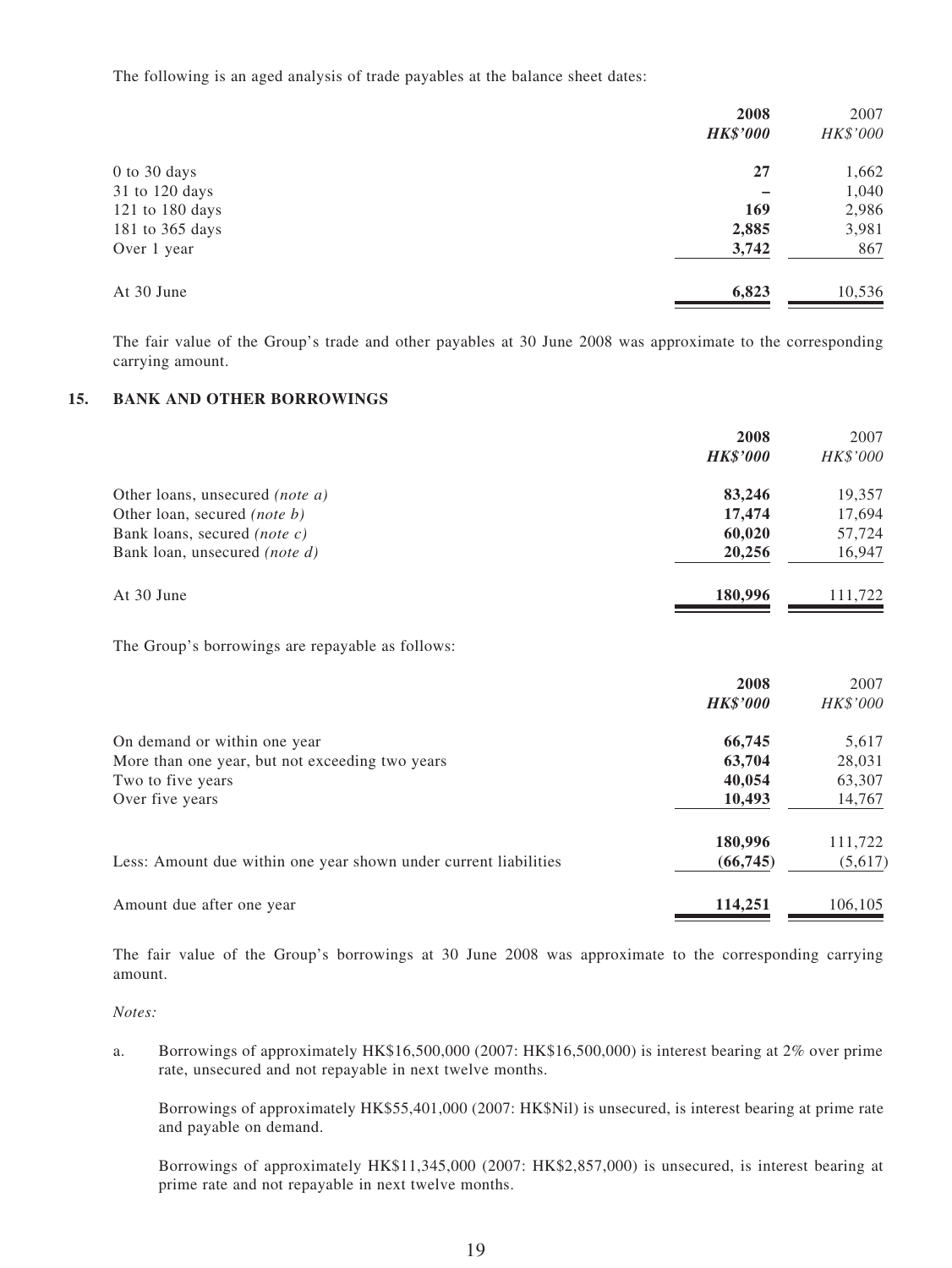- b. Borrowings of approximately HK\$17,474,000 (2007: HK\$17,694,000) is secured by a shareholder of a jointly controlled entity, interest charged at 2.55% per annum and has fixed repayment term.
- c. Borrowings of approximately HK\$60,020,000 (2007: HK\$54,232,000) is secured by gas network of a jointly controlled entity, interest charged at 5.5-5.7% per annum and have fixed repayment terms.

Borrowings of approximately of HK\$Nil (2007: HK\$3,492,000) is secured by leasehold properties of a subsidiary and interest charged at 6.732% per annum.

d. Borrowings of approximately HK\$20,256,000 (2007: HK\$16,947,000) is unsecured, interest charged at 4.8% per annum and has fixed repayment term.

The details of the Group's borrowings which are denominated in foreign currencies are set out as below:

|                 | <b>RMB</b><br><b>HK\$'000</b><br>equivalent |
|-----------------|---------------------------------------------|
| At 30 June 2008 | 97,750                                      |
| At 30 June 2007 | 92,365                                      |

#### **16. CONVERTIBLE BONDS**

(a) On 22 November 2006, the subsidiary of the Company, Aptus Holdings Limited ("Aptus") issued convertible bonds due on 21 November 2011 with a principal amount of HK\$234 million, which is interest-bearing at 5% per annum from and including 21 May 2008. The convertible bonds were issued for the purpose of the acquisition of a 48.33% equity interest in Changde Huayou Gas Co Limited ("Changde Joint Venture"), 33% equity interest in the Hunan Huayou Natural Gas Transportation & Distribution Company Limited ("Hunan Joint Venture") and general working purposes.

On or at any time after 21 November 2008 and prior to 11 November 2011, Aptus may redeem the convertible bonds in whole but not in part, together with the interest accrued to the redemption date.

The holder(s) of the convertible bonds may exercise the right at any time from 1 January 2007 up to close of business on 11 November 2011 or, if the convertible bonds shall have been called for redemption before 21 November 2011, up to the close of business on a date no later than 7 business days prior to the date fixed for redemption thereof. The initial conversion price will be HK\$2.4 per Aptus share, subject to adjustment upon occurrence of certain prescribed dilution events.

On each of 21 November 2008, 21 November 2009 and 21 November 2010 (each a "Put Option Date"), each bondholder will have the right to require Aptus to redeem in whole or in part of the convertible bonds of such bond holders on the Put Option Date together with interest accrued to the Put Option Date.

Unless previously redeemed converted or purchased and cancelled, the convertible bonds will be redeemed at 150.15% of their principal amount on 21 November 2011.

Further details of the convertible bonds can also be found in the joint announcement made by Aptus and the Company dated 9 November 2006.

The fair value of the liability component of the convertible bonds is estimated by computing the present value of all future cash flows discounted using prevailing market rate of interest for similar instrument with a similar credit rating and with consideration of the convertible bonds. The residual amount, representing the value of the equity component is credited to the Company's reserve account.

The Directors had assessed the fair values of the early redemption rights and considered the fair value is insignificant.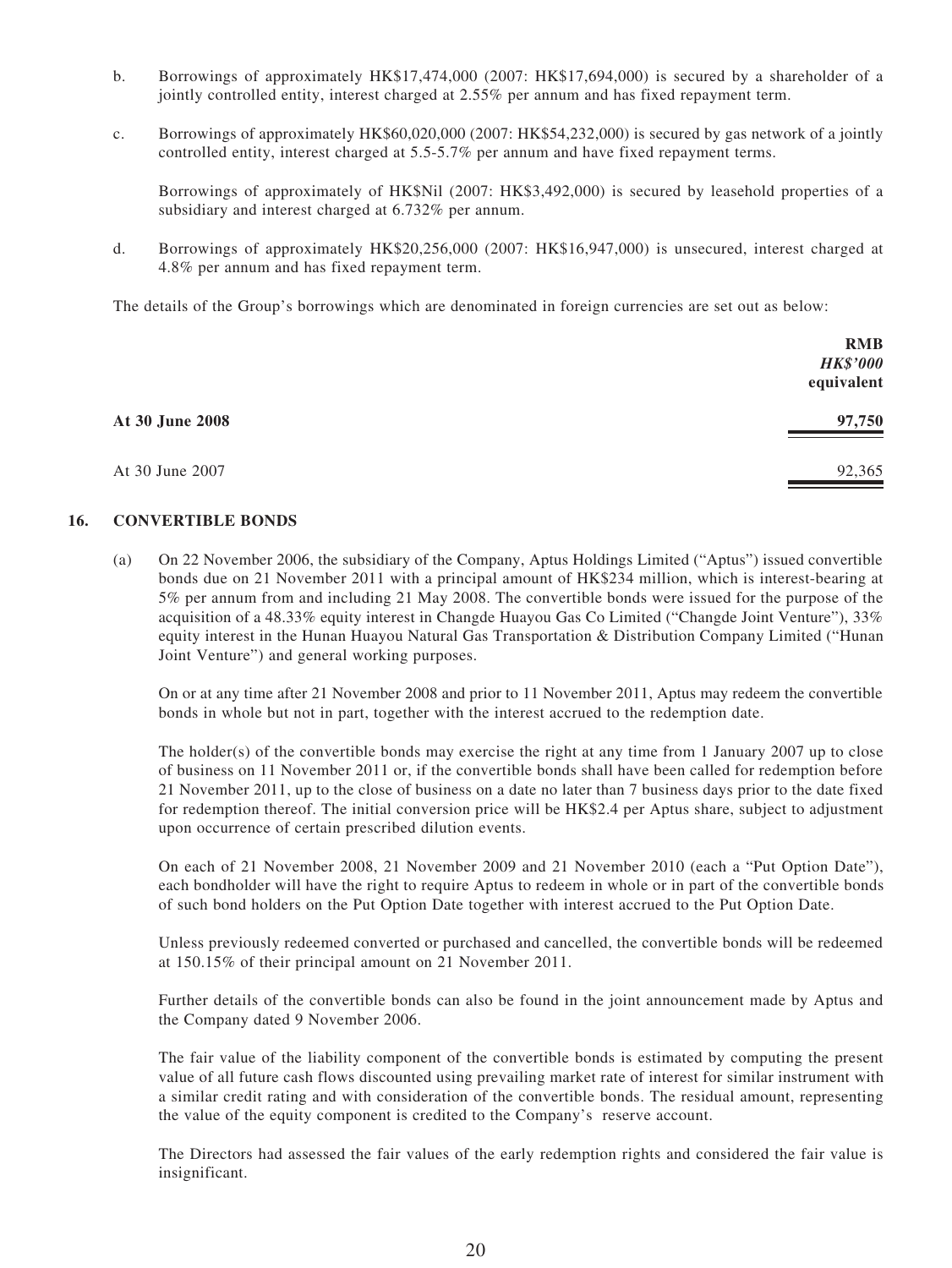The movement of the liability component of the convertible bonds for the year is set out as follows:

|                                                              | 2008            | 2007      |
|--------------------------------------------------------------|-----------------|-----------|
|                                                              | <b>HK\$'000</b> | HK\$'000  |
| Nominal value of convertible bonds issued                    | 234,000         | 234,000   |
| Equity component                                             | (10, 712)       | (10, 712) |
| Liability component at the issuance date                     | 223,288         | 223,288   |
| Imputed finance cost                                         | 51,036          | 19,856    |
| Non-current liability component as at the balance sheet date |                 |           |
| at 30 June                                                   | 274,324         | 243,144   |
|                                                              | (Note 2)        |           |

(b) The Company issued convertible bonds with a principal amount of US\$35 million. The convertible bonds are denominated in United State dollars. The convertible bonds holders are entitled to convert the convertible bonds into ordinary shares of the Company at a conversion price of HK\$0.8 per each ordinary share. If any of the convertible bonds have not been converted, they will be redeemed on the maturity date at 141.06% of the outstanding principal amount of the Bonds.

Further details of the convertible bonds can also be found in the circular made by the Company dated 14 March 2008.

The convertible bonds contain two components: liability component and conversion option derivative. The effective interest rate of the liability component is 16.38%. The conversion option derivative is measured at fair value with changes in fair value recognised in profit and loss.

The movement of the liability component and conversion option derivative of the convertible bonds for the year is set out as below:

|                                       | <b>Conversion</b><br>option<br>derivative<br>component<br>HK\$'000 | Liability<br>component<br>HK\$'000 |
|---------------------------------------|--------------------------------------------------------------------|------------------------------------|
| Nominal value at the issuance date    | 87,541                                                             | 185,459                            |
| Interest expenses                     |                                                                    | 11,365                             |
| Conversion during the year            | (27)                                                               | (51)                               |
| Loss arising on changes of fair value | 13,347                                                             |                                    |
| At 30 June 2008                       | 100,861                                                            | 196,773                            |
|                                       | (Note 1)                                                           | (Note 2)                           |

*Note 1:* Recorded in current liabilities as derivative financial instruments.

*Note 2:* Total of approximately of HK\$471,097,000 is recorded as non-current liabilities.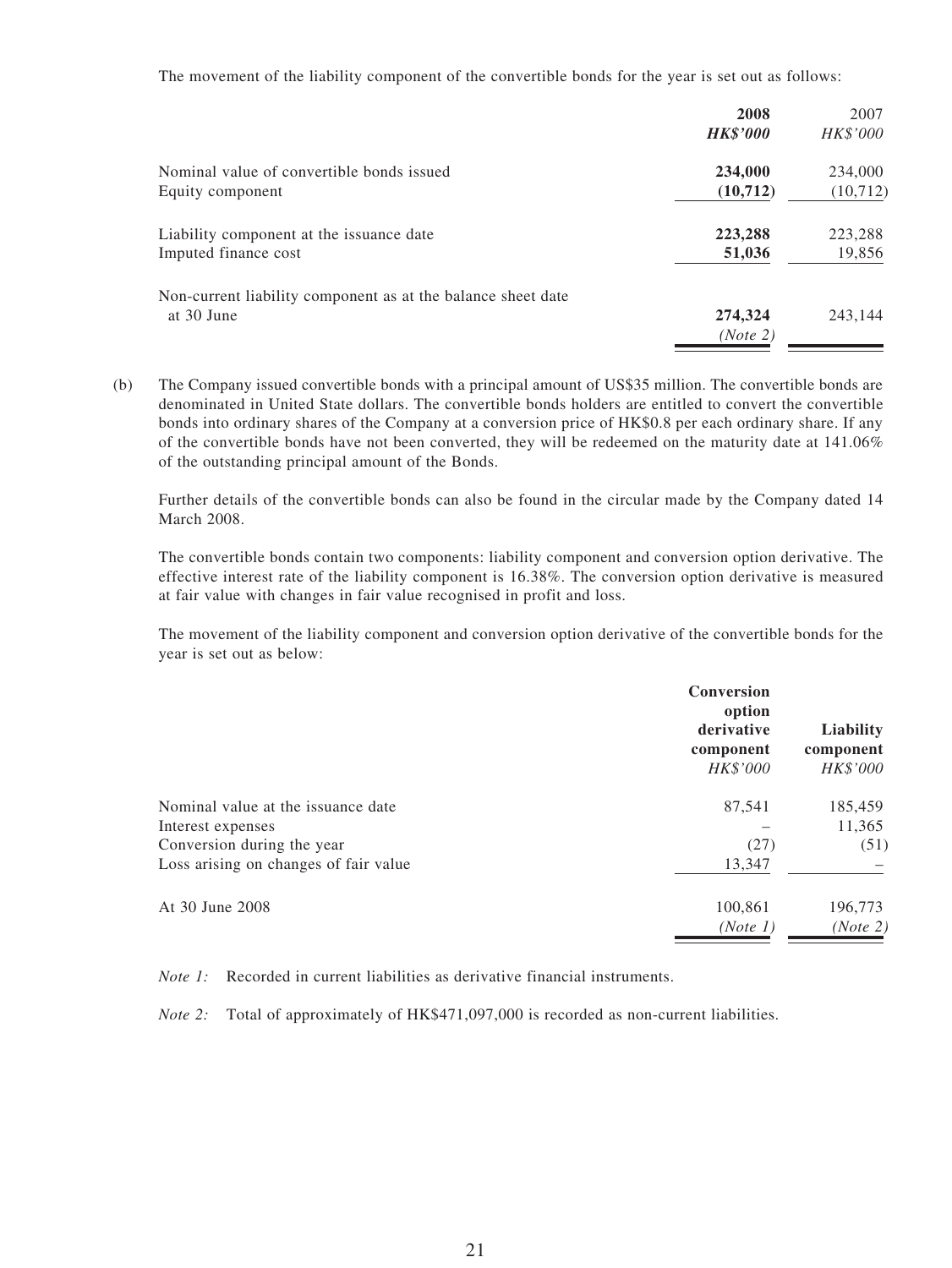### **MANAGEMENT DISCUSSION AND ANALYSIS**

## **FINANCIAL REVIEW**

The Group recorded a turnover of approximately HK\$144.09 million for the year ended 30 June 2008 ("Year 2008"), an increase of approximately 63% as compared to approximately HK\$88.25 million for the year ended 30 June 2007 ("Year 2007"). In the year under review, turnover from both of our natural gas-related operations improved significantly. Meanwhile, turnover from our lottery-related operations has exhibited fair growth while turnover of our edible oil trading business contracted slightly.

With regards to our natural gas-related operations, the Changde Joint Venture benefited from an increase in end users within its jurisdiction whilst the Hunan Joint Venture benefited from an increase in distribution stations. As a result, revenues from these operations increased by approximately 3.5 times from approximately HK\$14.7 million in Year 2007 to approximately HK\$65.8 million in Year 2008.

The turnover from our lottery-related operations increased by approximately 26% from approximately HK\$28.3 million in Year 2007 to approximately HK\$35.7 million in Year 2008, this was mainly attributed to higher contributions from our lottery-related operations in Zhejiang province, the PRC.

The turnover from our edible oil trading business decreased by approximately 8% from approximately HK\$42.9 million in Year 2007 to approximately HK\$39.6 million in Year 2008, due to the continuous increase in the price of consumer goods thus reducing margins and demand.

### **Gross Profit**

The details of gross profit and gross profit ratio of the Group for continuing operations are as follows:

|                       | 2008            |                     | 2007     |              |
|-----------------------|-----------------|---------------------|----------|--------------|
|                       | Gross           | <b>Gross Profit</b> | Gross    | Gross Profit |
|                       | <b>Profit</b>   | Ratio               | Profit   | Ratio        |
|                       | <b>HK\$'000</b> | $\%$                | HK\$'000 | $\%$         |
| Karaoke CMS           | 197             | 87.2                |          |              |
| Natural gas-related   | 18,133          | 27.6                | 2,843    | 19.3         |
| Lottery-related       | 30,314          | 84.9                | 21,111   | 74.6         |
| Trading of edible oil | 253             | 0.6                 | 672      | 1.6          |
| Others                | 821             | 29.4                | 210      | 9.1          |
| Overall               | 49,718          | 34.5                | 24,836   | 28.1         |

The Group's overall gross profit ratio increased from 28.1% in Year 2007 to 34.5% in Year 2008. On the lottery-related side, the gross profit ratio improved due to a higher ratio of system maintenance revenue to POS machine sales. System maintenance gross profit margins are higher than those achieved from sales of POS machines. Further, a greater contribution was made by the high margin natural gas-related operations which were acquired in February 2007. The natural gas joint ventures (Hunan Joint Venture and Changde Joint Venture/Natural Gas Joint Ventures) accounted for 45.7% of the Group's revenue in Year 2008 against just 16.7% last year.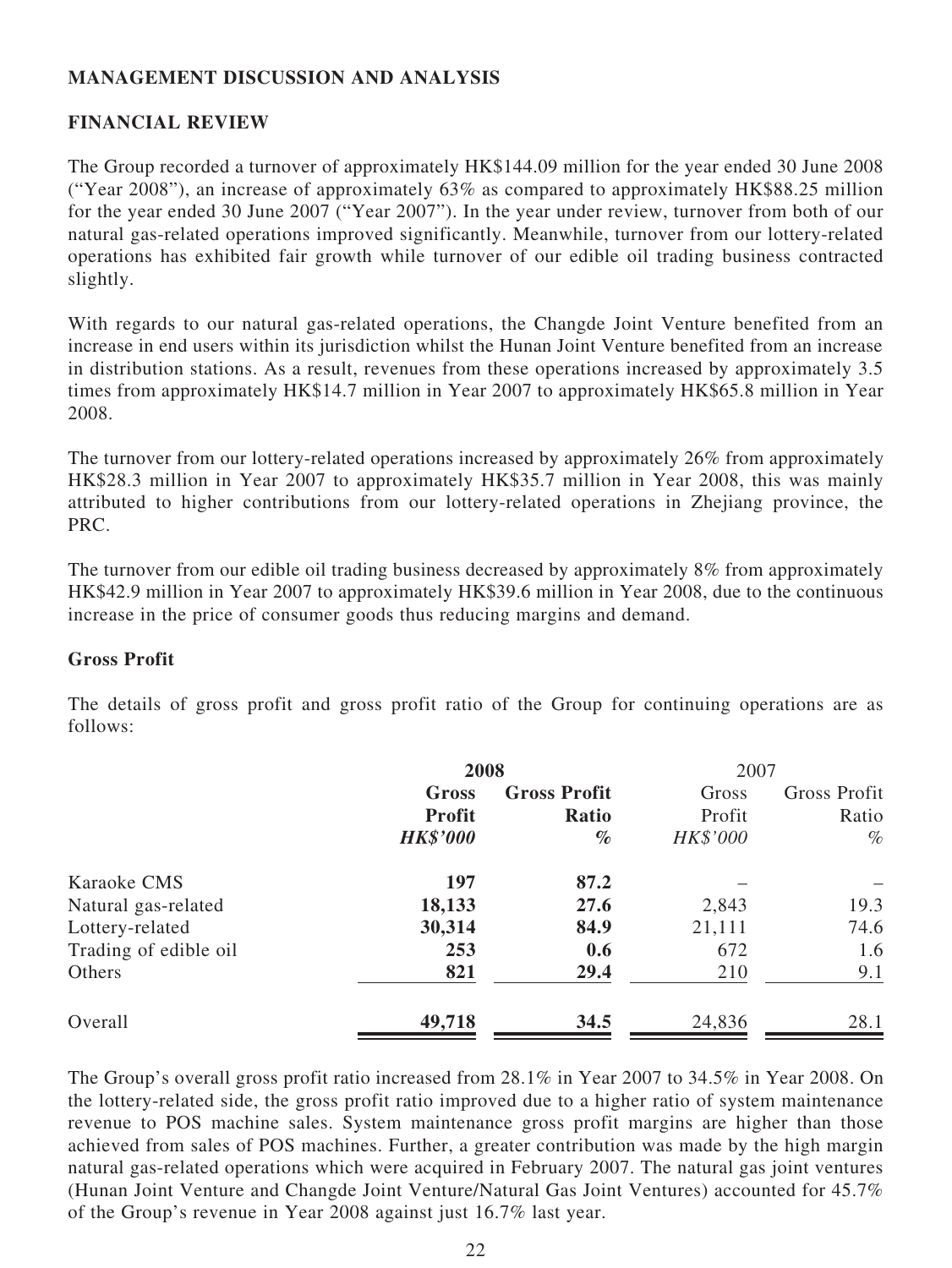## **Operating Costs (Continued operations)**

The Group's operating costs, comprising selling and distribution costs and administrative expenses, decreased by approximately HK\$14.7 million from approximately HK\$139.2 million in Year 2007 to approximately HK\$124.5 million this year. The decrease was mainly attributable to the net effect of (i) less share option expenses charged against the Group's profit and loss account from approximately HK\$83.3 million in Year 2007 to approximately HK\$8.5 million in Year 2008; (ii) an increase in legal and professional fees from approximately HK\$15.4 million (mainly for the issue of convertible bonds of Aptus) in Year 2007 to approximately HK\$30.9 million in Year 2008 (mainly for the acquisition of Grand Promise); (iii) an increase in depreciation expenses from approximately HK\$7.9 million in Year 2007 to approximately HK\$18.3 million in Year 2008 (excluding depreciation charged to cost of sales) (the increase in depreciation was mainly attributable to the city-level gas operation operated by Changde Joint Venture as an additional 84km of pipeline network was built in the current year; and full year depreciation charged for this year for some fixed assets acquired during last fiscal year whereas only partial year was charged); (iv) an increase in salaries and allowance from approximately HK\$18.6 million in Year 2007 to approximately HK\$25.9 million in Year 2008 due to increase in more staff and increase in pay scale; (v) an increase in donation from none in Year 2007 to approximately HK\$2.2 million in Year 2008; (vi) an increase in loss arising from settlement of financial liabilities by issuing of shares from none in Year 2007 to approximately HK\$2.8 million in Year 2008; (vii) an increase in loss arising on changes of fair values of derivative financial instruments (convertible bonds of China Vanguard) from none in Year 2007 to approximately HK\$13.3 million in Year 2008; (viii) an increase in allowance for doubtful receivable from none in Year 2007 to approximately HK\$5.8 million in Year 2008; and (ix) overall increase in operation costs.

## **Finance Costs**

The increase in finance costs over Year 2008 of about HK\$17.4 million, from approximately HK\$24.5 million in Year 2007 to approximately HK\$41.9 million in Year 2008, was mainly attributable to the increase in imputed finance costs of the convertible bonds of the Company (convertible bonds were assumed in April 2008 through the acquisition of Grand Promise) and of the convertible bonds of Aptus, which were issued by Aptus in November 2006. The imputed finance costs of the convertible bonds increased due principally to the fact that only approximately seven months interest were charged to Aptus's financial statements in Year 2007 against a full year charge this year and the newly acquired convertible bonds of Grand Promise in April 2008.

## **DEVELOPMENT**

Summary of major achievements of the year:

- Acquired Grand Promise International Limited ("Grand Promise") for US\$200 million on 11 April 2008 giving the Company an effective 49% interested in Beijing China Culture Development Digital Technology Ltd., ("CCDDT") (the company with the exclusive rights granted by the MOC Market Development Centre to establish and operate the nationwide karaoke content management service system ("Karaoke CMS"))
- Commenced implementing the Karaoke CMS in 28 provinces and thus surpassed one of the stated targets in the circular ("Circular") dated 14 March 2008 regarding the acquisition of Grand Promise, which is to be implementing the Karaoke CMS in 25 provinces by the end of calendar year 2008
- Begun formal collection of copyright fees from karaoke venues in Yunnan, Henan and Sichuan on behalf of CAVCA and IP Owners starting in July 2008 and has arranged to collect copyright fees from these karaoke venues amounting to over HK\$7.8 million.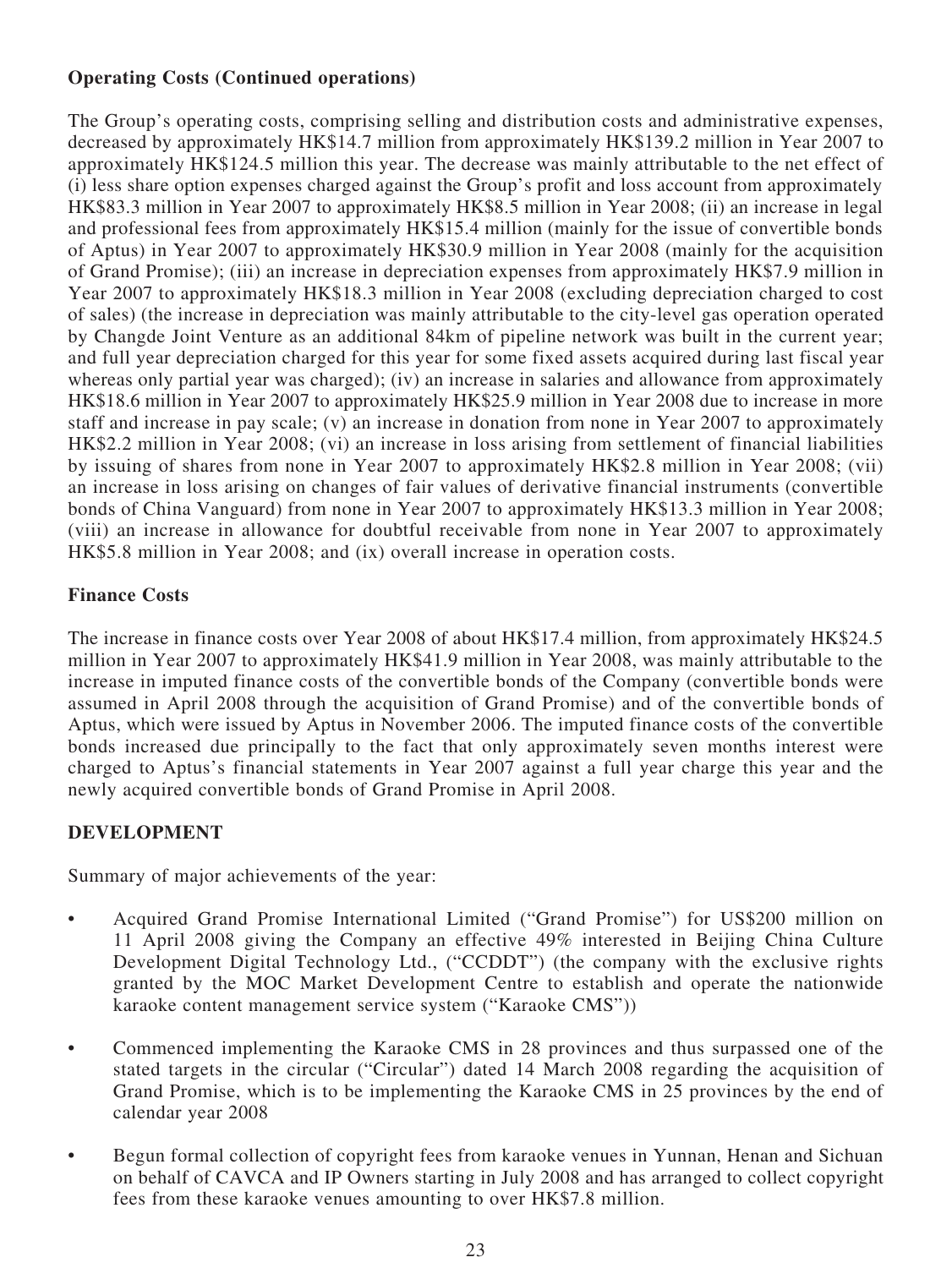### **A major new piece added – technology platform for IP protection and VAS in the entertainment sector**

The Company has always been actively seeking new business expansion opportunities with a view to increase the value of the Group. On 17 January 2008, the Company announced the signing of an US\$200 million Share Purchase Agreement to acquire a 100% stake in Grand Promise. On 11 April 2008, the Group announced the completion of the acquisition. This gave the Company an effective 49% interest in CCDDT, a sino-foreign joint venture company established in the PRC. CCDDT owns 50% of Beijing Tian He Culture Co. Ltd. ("Tian He") (together "CCDDT Group"). CCDDT will be accounted for as a jointly controlled entity and will be proportionately consolidated into the Group's financial statements.

As a condition of the acquisition, the Company assumed Grand Promise's outstanding US\$35 million convertible bonds which were issued US\$25 million to Liberty Harbor Master Fund I, L.P ("Liberty Harbor") and US\$10 million to Evolution Master Fund Ltd. Spc. Segregated Portfolio M. ("Evolution"). Liberty Harbor is a multi-strategy investment fund with an approximately US\$2.5 billion of equity capital under management. It invests Goldman Sach's proprietary capital as well as capital from third party professional investors and high net-worth individuals. Liberty Harbor is advised by GS Investment Strategies, LLC. Evolution is an Asia-focused fund. Its investment managers are Evo Capital Management Asia Ltd., and Evolution Capital Management LLC. The Grand Promise convertible bonds have now become US\$25 million and US\$10 million of China Vanguard convertible bonds which are exchangeable into the Company's shares at a price of HK\$0.80 per share.

Through this acquisition, the Group is now participating in the intellectual property protection industry in the PRC. CCDDT is engaged in research and development of software and information technology products; system integration; technology consultancy and services; and other services in the PRC. It was granted the nationwide exclusive right, for the life of the joint venture (i.e. 30 years), by the MOC Market Development Centre to establish and operate the Karaoke CMS. Via the Karaoke CMS, CCDDT Group will carry out copyright transactions of karaoke programmes between IP Owners and karaoke venues and also provide technical support and operational services for VAS at karaoke venues.

As at the date of this announcement, CCDDT has commenced implementing the Karaoke CMS in 28 provinces and has surpassed one of the stated targets in the Circular, which is to be implementing the Karaoke CMS in 25 provinces by the end of calendar year 2008.

The Company is happy to announce Tian He has begun formal collection of copyright fees from karaoke venues in Yunnan, Henan and Sichuan on behalf of CAVCA and IP Owners starting from July 2008. Copyright fees are being collected retrospectively back to January 2008, and as at the date of this announcement, Tian He has arranged to collect copyright fees from these karaoke venues amounting to over HK\$7.8 million.

### **PRC lottery-related operations**

With intentions to better stream-line operation flows and to better serve our clients, Shenzhen Bozone IT Co., Ltd. ("Bozone") and its subsidiaries ("Bozone Group") underwent some key reorganization in the year. A new Chief Operating Officer was hired to assist the Chief Executive Officer of Greater China in overseeing the operations of Bozone Group and to assist in project development. Additional software engineers and quality control technicians were also hired to broaden our existing team's knowledge and skill sets to further develop new products and to ensure the quality of the software and equipment that we provide.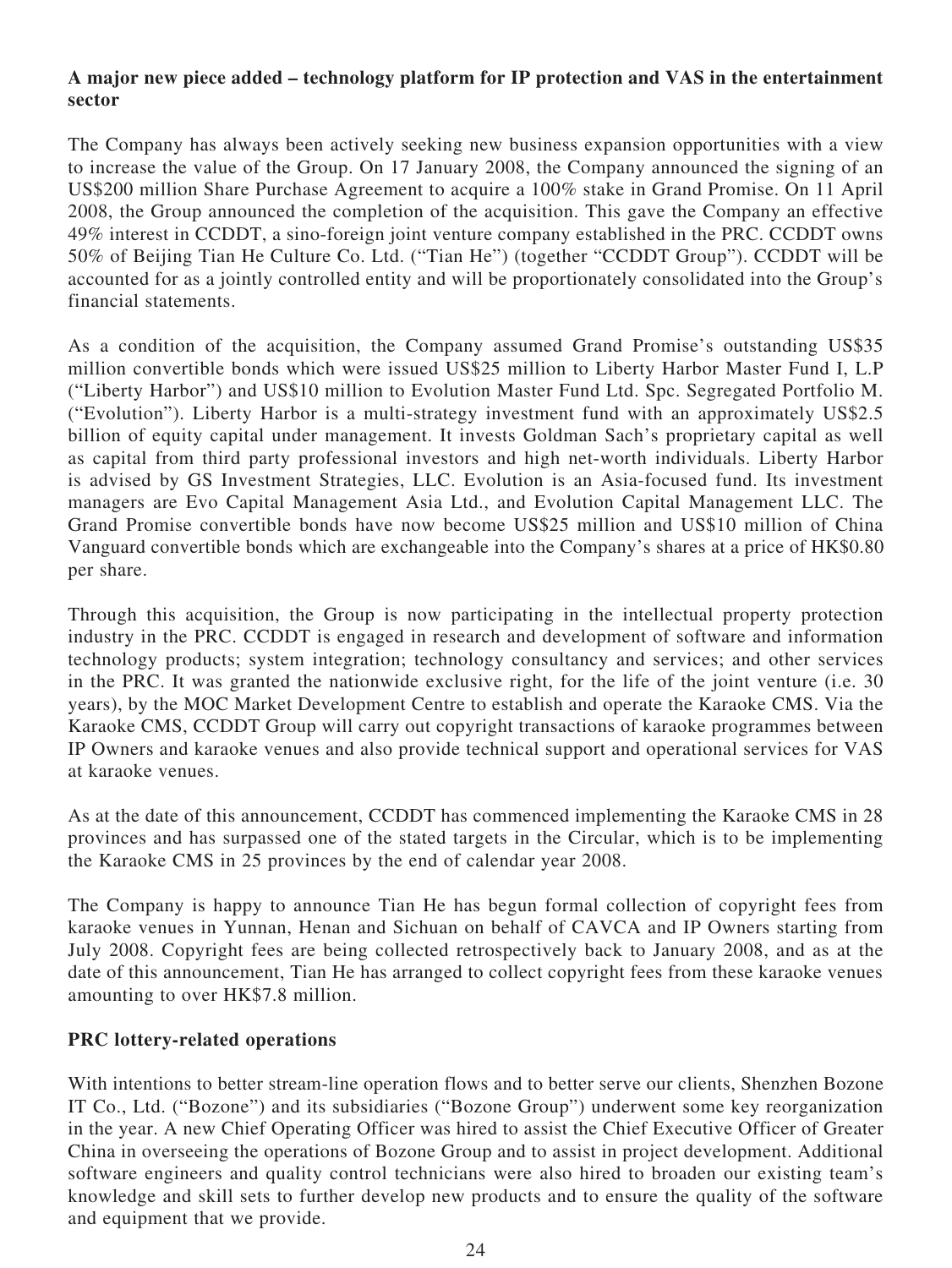In addition to hiring additional staff to promote our expansion, a new branch office was established in Beijing in February of this year.

Bozone Group is currently providing equipment and/or services to the Welfare Lottery Centres located in Shenzhen, Heilongjiang and Zhejiang. Equipment and services include: software development for large scale computer lottery sales systems, integration of network systems, network security solutions, lottery operation solutions and services and research and development into and supply of computer lottery terminals.

Bozone Group has emerged to become one of the most competitive professional providers of technology, products and operation services in the Welfare Lottery sector in the PRC and has assisted its customers to achieve remarkable results.

#### **Oil and gas – related operations**

### *Natural gas-related operations*

Aptus has stakes in two natural gas related joint ventures in the province of Hunan, the PRC. Aptus has 48.33% and 33.0% shareholdings respectively in Changde Huayou Gas Co., Ltd ("Changde Joint Venture"), a city level natural gas pipeline project, and Hunan Huayou Natural Gas Transportation and Distribution Company Limited ("Hunan Joint Venture"), a provincial level natural gas pipeline project.

The Hunan Joint Venture has completed the construction of its main pipeline (about 188 km in total) branching out to reach 7 city-level gas distribution stations in the province of Hunan as compared to only 5 city-level gas distribution stations for the previous fiscal year. The 7 cities are Changde (常德), Yiyang (益陽), Deshan (德山), Wangcheng (望城), Hanshou (漢壽), Tongguan (銅官) and Ningxiang (寧鄉). In the last twelve months the Hunan Joint Venture transported about 47.1 million cubic meters of natural gas to the 7 city-level gas distribution stations, an increase of approximately 260% as compared to 13.1 million cubic meters in the previous twelve months1.

The Changde Joint Venture has added 84 km to its city-level pipeline network increasing it to 678 km from 594 km previously. This pipeline network now connects to a total of circa 53,000 users (as of 30 June 2007, approximately about 37,600 users were connected) this include approximately 144 commercial users, 95 public welfare establishments, 8 industrial users and over 52,000 residential users to its network with an output of about 41.5 million cubic meters of natural gas this financial year, an increase of approximately 173% as compared to 15.2 million cubic meter in the previous twelve months. During the year, management implemented a sales target-linked remuneration system for its sales staff as motivation to increase overall connectivity and as reflected from the numbers below, this remuneration reward system is giving us highly satisfactory results.

## *Xin Jiang Oilfield*

Initial drilling at our Xin Jiang Oilfield project in Feng Cheng has continued to yield very positive results with crude flowing successfully. However, progress in its development on our behalf has been slow this financial year. Many of the delays have stemmed from business restructuring of the China National Petroleum Corporation Xin Jiang Petroleum Management Bureau (中國石油集團新疆石油 管理局) and PetroChina Company Limited Xin Jiang Oilfield Branch Company (中國石油天然氣股 份有限公司新疆油田分公司) who were, together with China Huayou Group Corporation, responsible for the development, management and operation of the oilfield. Their restructuring, which disrupted progress on our behalf, is now nearing completion. This year we will continue to work hard to bring commercial production of the Xin Jiang Oilfield to the shareholders of the Company.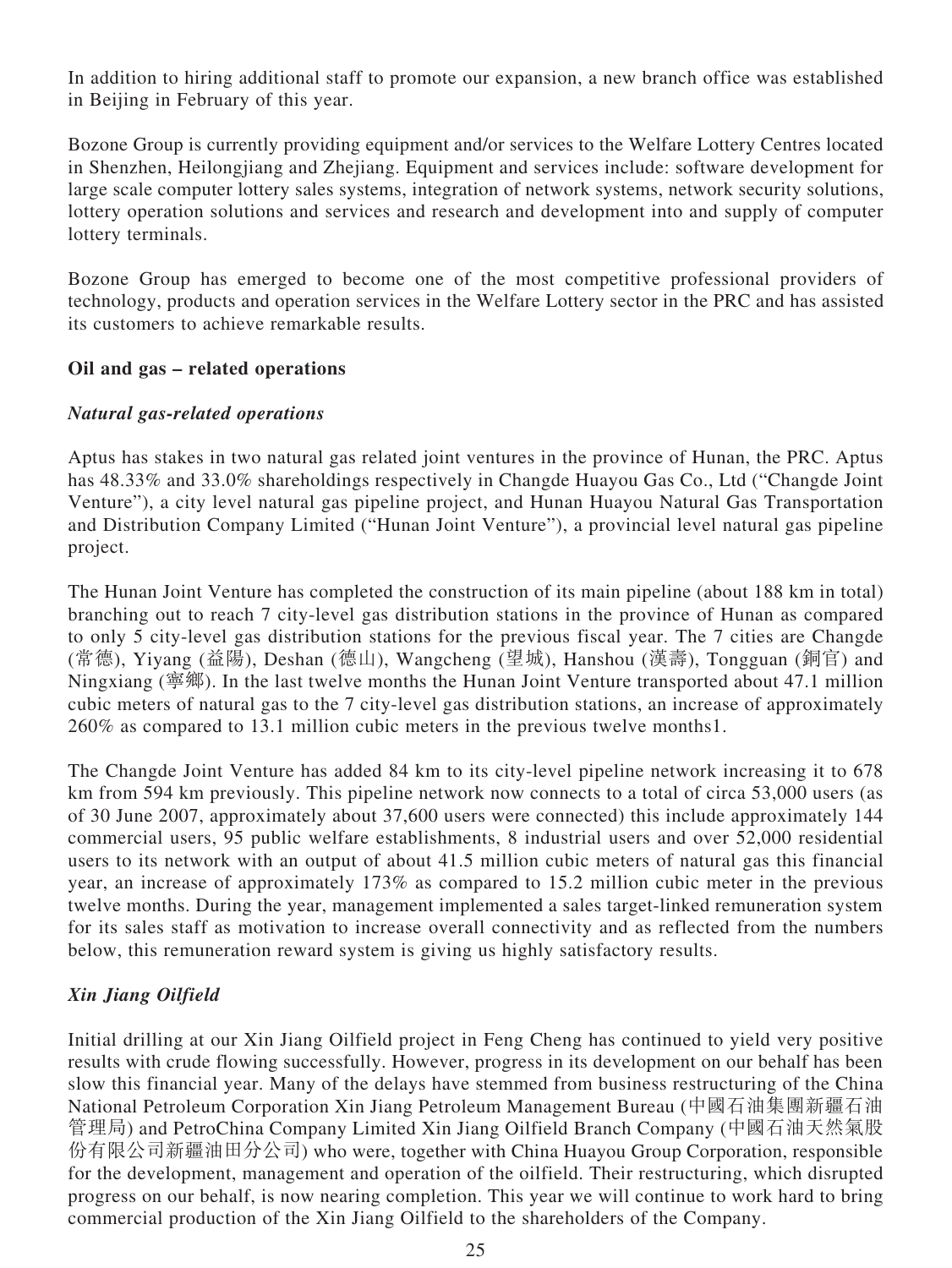#### **Future outlook and prospects**

The Group has gone through significant developments to get to where we are today. In the PRC we are participating in (1) lottery-related sector, (2) oil and gas-related sector, and (3) technology platforms for IP protection and VAS in the entertainment sector.

It is our objective to become a major vertically integrated player in the PRC lottery-related sector. With the additional staffing and new branch office for the Bozone Group, we are closer to our aim of becoming a one-stop solution provider to Lottery Centres across the PRC. Bozone is currently ranked as the third largest lottery solution provider to the Welfare Lottery in the PRC. We will continue building on our existing products and further develop in the area of POS machines. We will also continue to search for opportunities to expand geographically within the PRC and internationally.

At Aptus, it is our objective to become a large vertically integrated player in the oil and gas-related industry. We will continue to scale up the production at the two natural gas joint ventures in the Hunan province. The penetration strategy for Changde Joint Venture is to sign up industrial and commercial users in the area as they are the high consumption users by nature. Some of the targets for this year are to connect an additional (1) 5,000 residential users, (2) 2-3 large commercial/industrial users, and (3) 3-5 additional welfare establishments. In order to support the above-mentioned expansion, additional pipelines connecting to target welfare establishments, residential, and commercial/industrial users will be added to the existing network.

In addition to the two natural gas joint ventures, the Group will continue to explore more opportunities in the natural gas-related business in the PRC as natural gas is a more environmental friendly energy source. Industrial users have been able to provide better quality products while reducing the impact to the environment thus creating a win-win situation.

As for the Karaoke CMS, it is the Group's objective to become the leader in culture and intellectual property related industries in the PRC. The Karaoke CMS is targeted to be operational and collecting fees on behalf of IP Owners in 25 provinces and direct jurisdiction cities by the end of calendar year 2008. By the end of calendar year 2009, the Karaoke CMS is targeted to be operational and providing services for copyright transactions in all the provinces in the PRC. Meanwhile, CCDDT will simultaneously work to develop and rollout other VAS of the platform.

The Company believes the CCDDT Group will enhance the future growth of the Group's business activities and enable it to enhance returns to the shareholders. The tapping into this new business line will also broaden the Group's revenue base and help to diversify the overall business risks of the Group.

### **EMPLOYMENT AND REMUNERATION POLICIES**

As at 30 June 2008, the Company and its subsidiaries employed 31 staff in Hong Kong, 2 staff in Singapore and 74 staff in the PRC; and the Group's jointly controlled entities employed 490 staff in the PRC. Staff costs excluding directors' remuneration amounted to approximately HK\$17.9 million (2007: HK\$14.3 million). Employee remuneration is determined by reference to market terms and the performance, qualification and experience of individual employees. In addition to basic salaries and provident fund contributions, the Group also offers medical benefits and training programs. Share options may be granted to employees based on performance evaluation in order to provide incentives and rewards.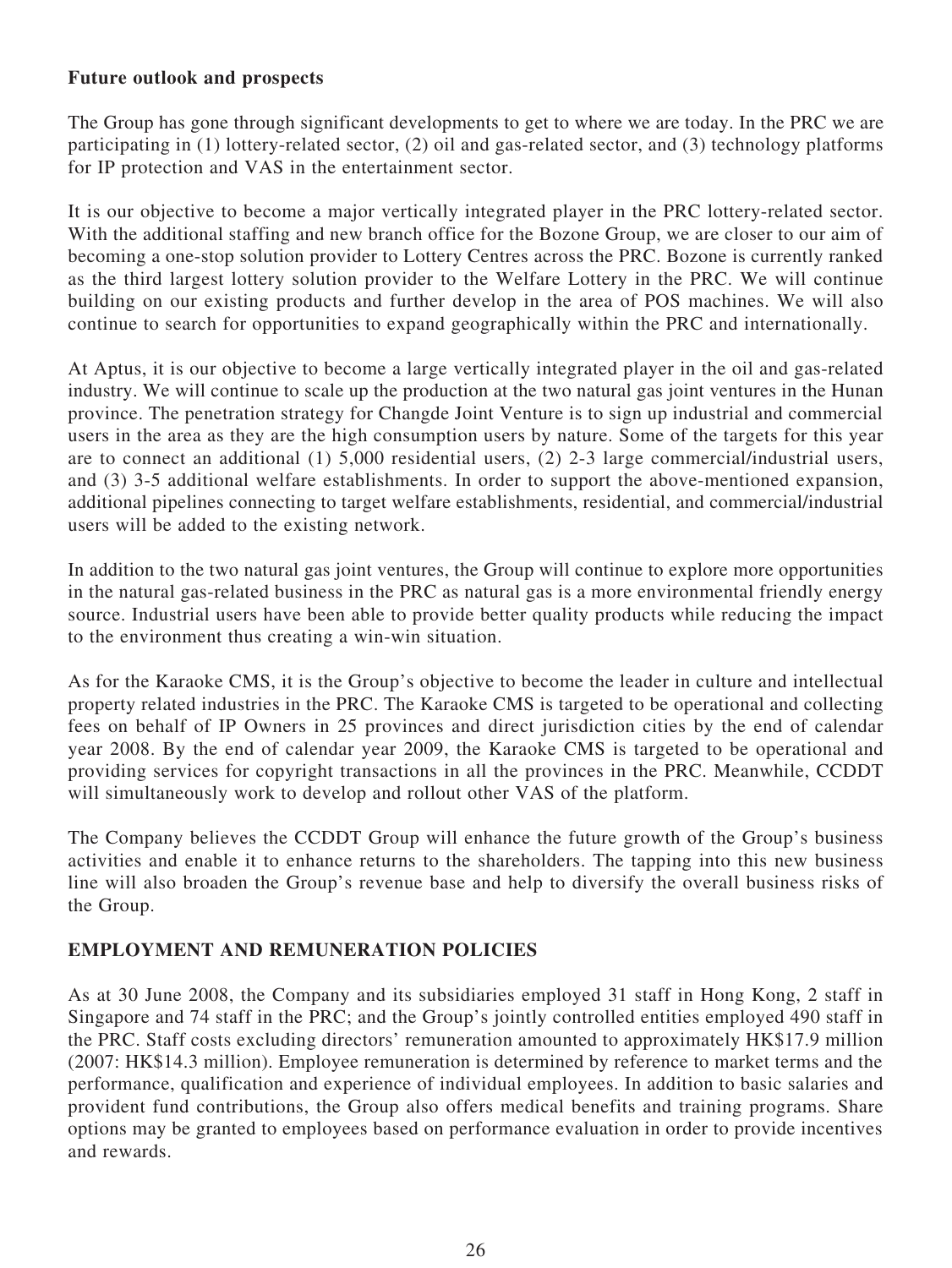# **LIQUIDITY AND FINANCIAL RESOURCES**

As at 30 June 2008, shareholders' funds amounted to approximately HK\$2.3 billion (2007: HK\$438.2 million). Current assets amounted to approximately HK\$420.2 million (2007: HK\$306.3 million), mainly comprising of cash and bank balance and trade and other receivables and prepayments. The Group had current liabilities amounting to approximately HK\$234.2 million (2007: HK\$64.6 million), mainly comprising of its trade and other payables, derivative financial instruments and bank and other borrowings. The Group's bank borrowings amounted to approximately HK\$80.3 million (2007: HK\$74.7 million) for the year ended 30 June 2008. The Group financed its operations primarily with internally generated cash flows, proceeds from the convertible bonds and banking facilities granted by banks. The net asset value per share of the Company was approximately HK\$0.70 (2007: HK\$0.47). The gearing ratio was 10.33% (2007: 14.73%) on the basis of current liabilities divided by shareholders' funds.

## **EXPOSURE TO FLUCTUATIONS IN EXCHANGE RATES AND ANY RELATED HEDGES**

No significant exchange risk is expected as the Group's cash, borrowings, income and expenses are settled in Hong Kong dollars, RMB or US dollars. The Group's major investment and financing strategies are to invest in domestic projects in the PRC by Hong Kong dollars and US dollars borrowings. As RMB appreciation is expected to continue in the foreseeable future and the Group's operating income is substantially denominated in RMB, the Group did not perform any foreign currency hedging activities during the year. Nevertheless, the Group will from time to time review and adjust the Group's investment and financing strategies based on the RMB, US dollars and Hong Kong dollars exchange rate movement.

### **SIGNIFICANT INVESTMENT**

For the year ended 30 June 2008, the Group did not have any significant investments.

### **MATERIAL ACQUISITION AND DISPOSALS OF SUBSIDIARIES**

During the year ended 30 June 2008, the Group completed the acquisition of the entire issued capital of Grand Promise and Best Delight Group Limited.

### **CONTINGENT LIABILITIES**

As at 30 June 2008, the Group had no contingent liabilities.

### **CHARGES ON GROUP ASSETS**

As at 30 June 2008, the Group has pledged all the issued and outstanding shares of Birdview Group Limited (a wholly-owned subsidiary of Grand Promise) together with all proceeds in favor of the holder(s) of the convertible bonds previously issued by Grand Promise. By the Deeds of Adherence, on completion of the acquisition of Grand Promise in April 2008, the convertible bonds were taken up by the Company.

As at 30 June 2008, the Group has pledged its bank deposits of approximately HK\$5 million (30 June 2007: HK\$5 million) to a bank to secure the general banking facilities granted to the Group.

In addition, borrowings of approximately HK\$60 million (30 June 2007: HK\$54.2 million) have been secured by the gas network of the Hunan Joint Venture.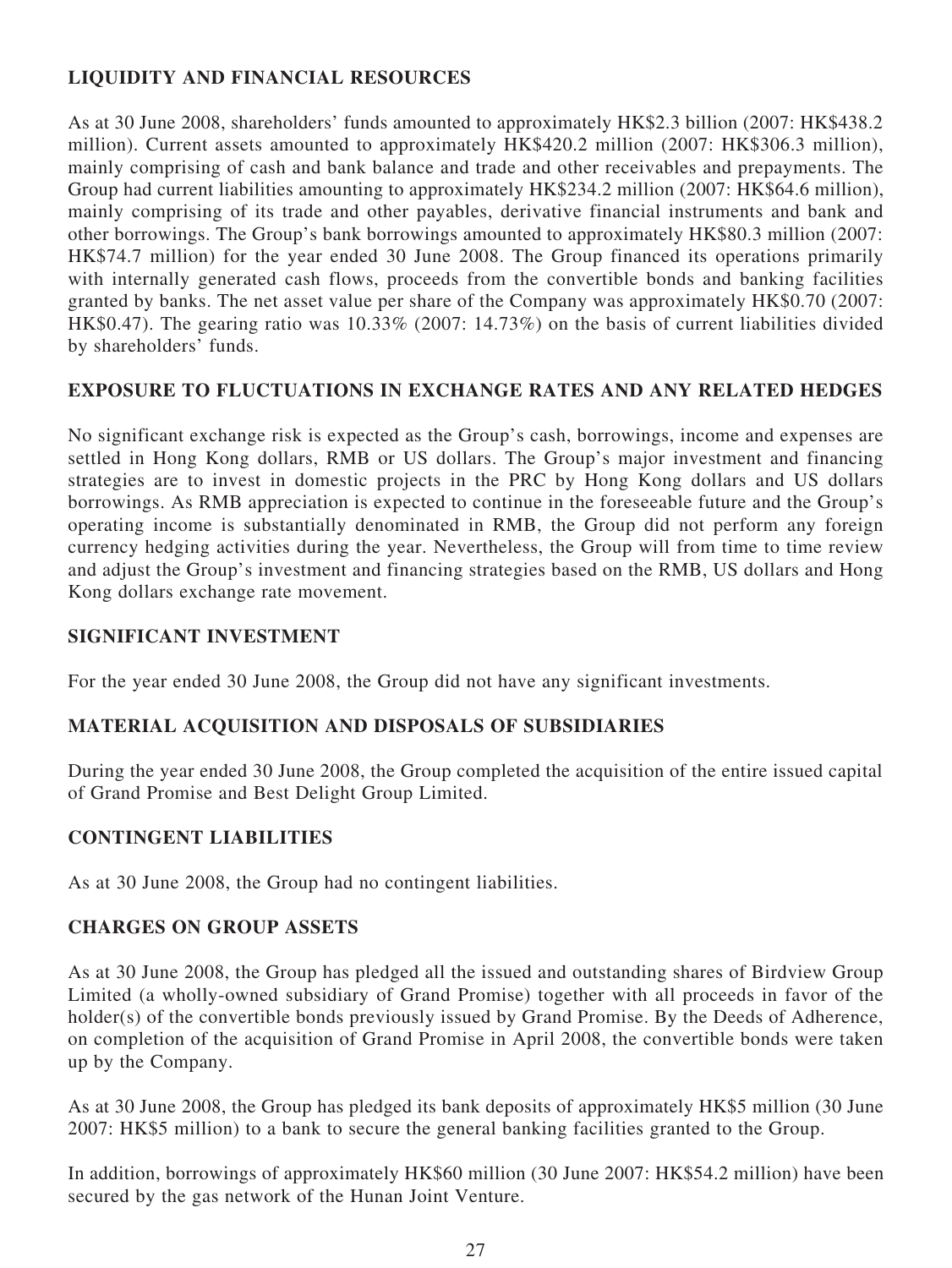As at 30 June 2008 the 100% of the issued share capital of Good United Management Limited ("GUM"), a wholly-owned subsidiary of the Company's non wholly-owned subsidiary, Aptus, was pledged in favor of the holder(s) of the convertible bonds issued by Aptus on 22 November 2006. GUM held 70% equity interests in CNPC Huayou Cu Energy Investment Co., Limited, which owned profit sharing rights on Xin Jiang Oilfield.

### **CAPITAL STRUCTURE**

During the year ended 30 June 2008, 16,900,000 shares were issued due to the exercise of share options under the existing share option scheme; 2,262,173,906 shares were issued on acquisition of Grand Promise as consideration; 20,023,192 shares were issued on acquisition of then shareholder's loan of Grand Promise on 11 April 2008; and 105,931 shares were issued due to the conversion of the convertible bonds issued by the Company.

### **PRE-EMPTIVE RIGHTS**

There are no provisions for pre-emptive rights under the Articles or the laws of the Cayman Islands which would oblige the Company to offer new shares on a pro rata basis to existing shareholders.

## **PURCHASE, SALE OR REDEMPTION OF THE COMPANY'S LISTED SHARES**

During the year, neither the Company nor any of its subsidiaries purchased, sold or redeemed any of the Company's listed securities.

## **COMPETING INTERESTS**

None of the Directors or the management shareholders of the Company or any of their respective associates (as defined in the GEM Listing Rules) had any business that competed or might compete with the business of the Group.

## **CORPORATE GOVERNANCE PRACTICE**

The Company has committed itself to a high standard of corporate governance. The Directors strongly believe that reasonable and sound corporate governance practices are vital to the Group's rapid growth and to safeguarding and enhancing shareholders' interests.

Except for the deviation from the provision A.4.1 of the Code on Corporate Governance Practices (the "Code") as set out in Appendix 15 of the Rules Governing the Listing of Securities (the "GEM Listing Rules") on the Growth Enterprise Market of the Stock Exchange of Hong Kong Limited, details of which are stated under the heading of "NON-EXECUTIVE DIRECTORS" below, the Company has complied all remaining provisions of the Code.

## **DIRECTORS' SECURITIES TRANSACTIONS**

The Company has adopted the rules set out in Rules 5.48 to 5.67 of the GEM Listing Rules as the code for dealing in securities of the Company by the Directors. Having made specific enquiry of all Directors, the Company was not aware of any non-compliance with the required standard as set out in the code of conduct regarding securities transactions by the directors throughout the year.